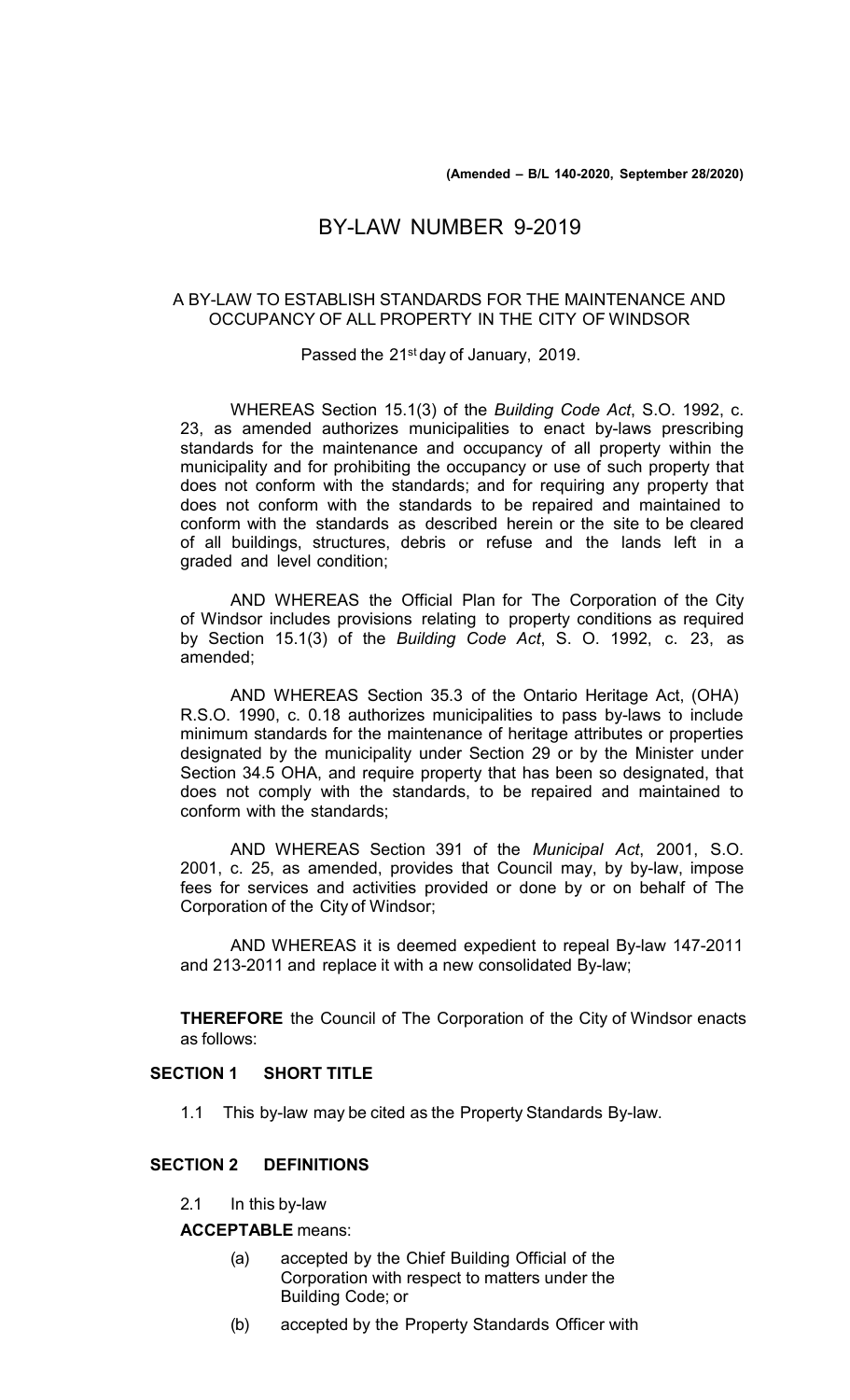respect to the standards set out in this by-law.

**ACCESSORY BUILDING** means a completely detached building used for an accessory use of the lot.

**ACT** means the *Building Code Act*, S.O. 1992, c. 23, as amended or any successor thereof.

**APPLIANCE** means a device to convert fuel to energy and includes all components, controls, wiring and piping required as part of the device by the applicable standard referred to in the Building Code*.*

**BARRIER-FREE** means that a building and its facilities can be approached, entered and used by persons with physical or sensory disabilities.

**BASEMENT** means any part of a building, which is partially below grade, where the vertical distance from the grade to the floor is equal to or less than the vertical distance from the grade to the ceiling next above.

**BUILDING** means a structure as defined in the Act

**BUILDING CODE** means the Regulations made under the section 34 of the Act.

**CELLAR** means any part of a building where the vertical distance from the grade to the floor is greater than the vertical distance from the grade to the ceiling above.

**CHIEF BUILDING OFFICIAL** means the Chief Building Official or his/her designate duly appointed by the Council and having jurisdiction for the enforcement of the Act.

**CITY** means The Corporation of the City of Windsor.

**COUNCIL** means the Council of the City.

**CITY CLERK** means the person duly appointed as Clerk for the City.

**CRAWLSPACE** means an enclosed space between the underside of a floor assembly and the ground cover directly below, with a clearance of less than 1.8 metres in height.

**DERELICT BUILDING** shall mean:

- (a) a building which has been left vacant and/or neglected by the owner for a period of 120 days or more, or
- (b) a building damaged by fire, storm or other catastrophic event where, in the opinion of the Officer the building is beyond practical repair

**DWELLING** means a building or structure that is occupied for the purpose of human habitation. A correction institution, hotel, motel home, recreational vehicle, tent trailer or travel trailer is not a dwelling.

**DWELLING UNIT** means a room or suite of rooms used by or designed to be used by one (1) or more individuals as an independent and separate housekeeping unit.

**EXIT** means that part of a means of egress, including doorways, that leads from the floor area it serves to a separate building, an open public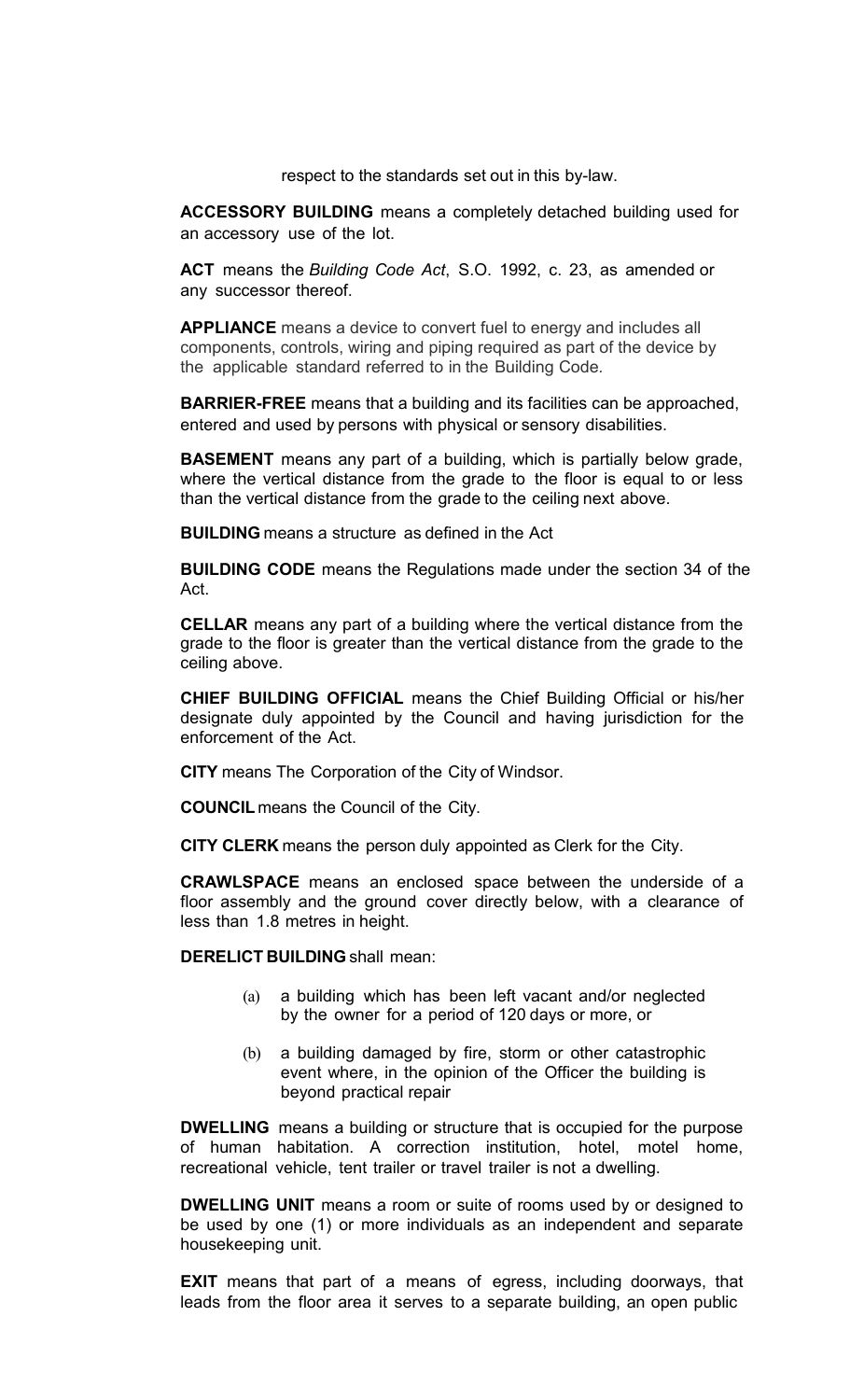thoroughfare or an exterior open space protected from fire exposure from the building and having access to an open public thoroughfare.

**FLOOR AREA** means the maximum area contained within the outside walls of a building or within the walls of a room, as the case may be.

#### **GRADE** means:

- **i)** The average elevation of the crown of that part of the street abutting the front lot line. Where the elevation of a point on a building located on the lot is equal to the grade elevation, that point is deemed to be "at grade".
- **ii)** Grade for an *accessory building* means the average elevation of the finished surface of the ground adjacent to the accessory building.

**GUARD** means a protective barrier installed around openings in floor areas or on the open sides of a stairway, a landing, a balcony, a mezzanine, a gallery, a raised walkway, and other locations as required to prevent accidental falls from one level to another. Such barriers may or may not have openings through them.

**HABITABLE ROOM** means any room in a dwelling unit used or capable of being used for living, sleeping, cooking or eating purposes.

## **HERITAGE ATTRIBUTES** means;

- (a) The attributes or features of property, buildings or structures that contribute to the property's cultural heritage value or interest that are defined or described or that can be reasonably inferred
	- i. In a by-law designating a property passed under section 29 of the *Ontario Heritage Act* and identified as heritage attributes, values, reasons for designation, or otherwise;
	- ii. In a Minister's order made under section 34.5 of the *Ontario Heritage Act* and identified as heritage attributes, values, reasons for designation or otherwise;
- (b) The elements, features or building components including, roofs, walls, floors, retaining walls, foundations and independent interior structures and structural systems that hold up, support or protect the heritage values and attributes and without which the heritage values and attributes may be at risk.

**HERITAGE PROPERTY** means real property, and includes all buildings and structures thereon, in the City that:

- (a) Has been designated by the City under section 29 of the *Ontario Heritage Act* or by the appropriate Minister under section 34.5 of the *Ontario Heritage Act,* or,
- (b) Is within a heritage conservation district pursuant to Part V of the *Ontario Heritage Act."*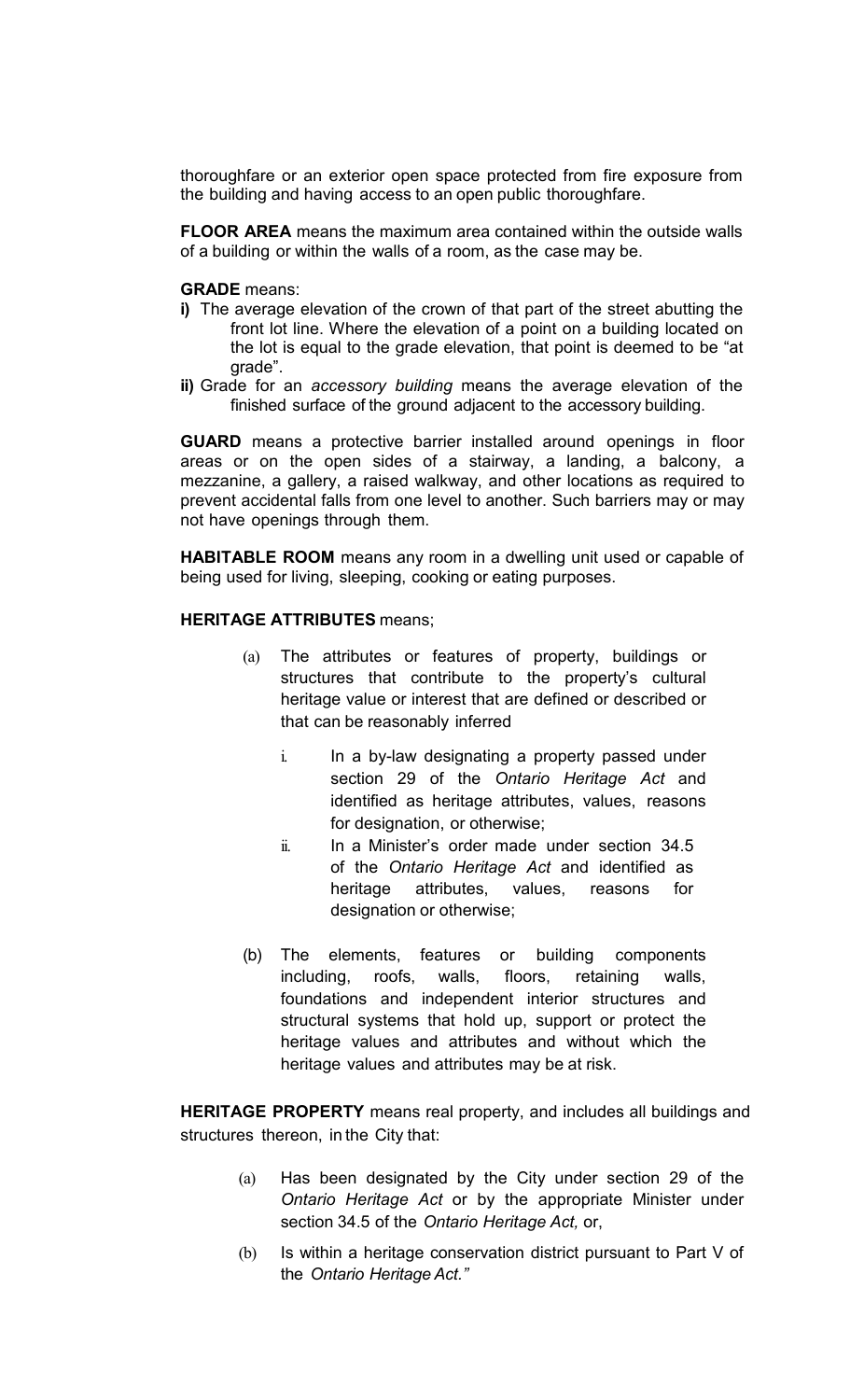**LOW-IMPACT DEVELOPMENT (LID)** is a term that describes through land use planning and engineering design an approach to manage storm water as part of green on-site infrastructure.

**MAINTAINED** means to carry out any repairs, reconstruction, refinishing or replacement of any part or parts of the structure or building or appurtenances including heating and ventilation equipment required so they may properly perform the intended function.

**MEANS OF EGRESS** means a continuous path of travel provided by a doorway, hallway, corridor, exterior passageway, balcony, lobby, stair, ramp or other egress facility or combination thereof for the escape of persons from any point in a building floor area, room or contained open space to a public thoroughfare or other suitable open space, and includes exit and access to exits.

**MULTIPLE DWELLING** means one (l) dwelling, other than a double duplex dwelling, attached dwelling or townhome dwelling, containing a minimum of three (3) dwelling units.

**NON-RESIDENTIAL PROPERTY** means a building or structure or part of a building or structure not occupied in whole or in part for the purpose of human habitation, and includes the lands and premises appurtenant thereto and all outbuilding fences or erections thereon or therein.

**OCCUPANT** means any person or persons over the age of eighteen years in possession of the property.

**OFFICER** means a Property Standards Officer who has been assigned the responsibility of administering and enforcing by-laws passed under Section 15.1 of the Act.

**ONTARIO BUILDING CODE (OBC)** means the regulations made under section 34 of the Act.

**ONTARIO HERITAGE ACT** means the *Ontario Heritage Act*, R.S.O. 1990, c. 0.18 as amended.

**ORDER** means a written direction issued pursuant to the Act requiring compliance with the standards prescribed by this By-law, and "orders" shall have a corresponding meaning.

**OWNER** includes the registered owner, the person for the time being managing or receiving the rent of the land or premises in connection with which the word is used, whether on the person's own account or as agent or trustee of any other person, or who would receive the rent if such land and premises were let, or a lessee or occupant of the property who, under the terms of a lease, is required to repair and maintain the property in accordance with the standards of this by-law.

**PARKING AREA** means an area used for parking spaces, bicycle parking spaces and loading spaces and includes all collector aisles and parking aisles capable of being maintained for the parking of five (5) or more operable motor vehicles. An outdoor storage yard is not a parking area.

**PARKING GARAGE/STRUCTURE (STORAGE GARAGE)** means a building or part of a building that is intended for the storage or parking of motor vehicles and that contains no provision for the repair or servicing of motor vehicles.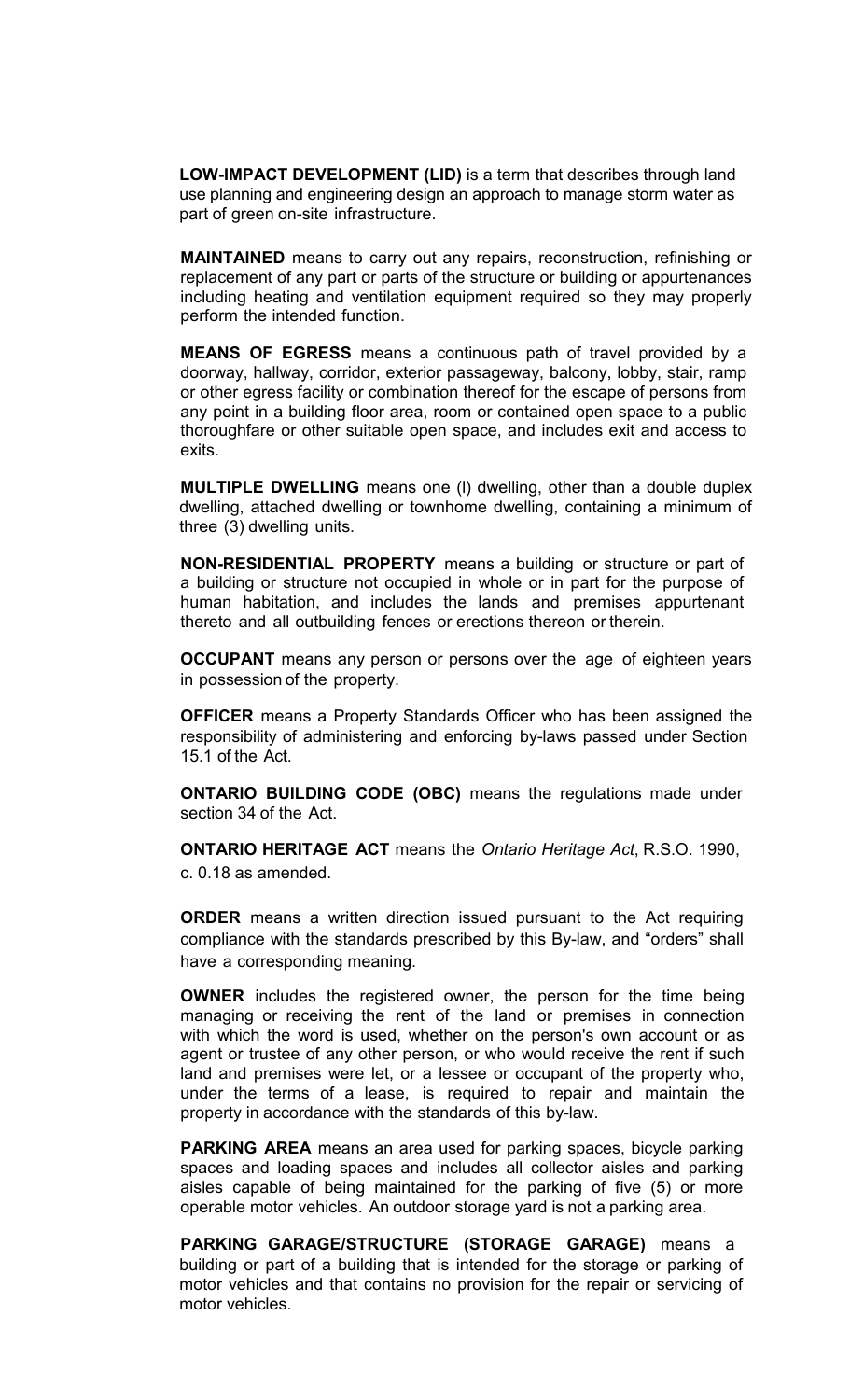**PART IV HERITAGE PROPERTY** means property designated under section 29 or 34.5 of the *Ontario Heritage Act.*

**PERSON** includes any individual, an owner, occupant, agent, contractor, tenant, firm, proprietorship, partnership, association, syndicate, trust, corporation, department, bureau or mortgagee.

**PRIVATE SEWAGE SYSTEM** means a system contained on private property consisting of a septic tank, treatment unit and/or leaching bed system servicing a building(s) located wholly within the boundaries of the lot or parcel of land.

**PROPERTY** means a building or structure or part of a building or structure and includes the lands and premises appurtenant thereto and all mobile homes, mobile buildings, mobile structures, outbuildings, retaining walls, fences and erections thereon, whether heretofore or hereafter erected, and includes vacant land.

**REPAIR** includes the provision of facilities, the making of additions or alterations or the taking of any other action that may be required to ensure that the property conforms to the standards established in this bylaw to the satisfaction of the Officer.

**RESIDENTIAL PROPERTY** means a building or structure or part of a building or structure that is used or designed for use as a domestic establishment in which one or more persons usually sleep and prepare and serve meals, and includes the land and premises appurtenant thereto and all mobile buildings or structures, outbuildings, retaining walls, fences and erections thereon, whether heretofore or hereafter erected.

**SAFE CONDITION** means a condition that does not pose or constitute a hazard or risk to life, limb or health of any person on or about the property, and includes a structurally sound condition.

**SERVICE ROOM** means a room provided in a building to contain equipment associated with building services.

**SEWAGE** means any liquid waste containing animal, vegetable or mineral matter in suspension or solution, but does not include storm water.

**SEWAGE SYSTEM** means the City of Windsor's system of storm sewers, sanitary sewers and combined sewers, or a private sewage disposal system approved by the Chief Building Official within the City of Windsor.

**STOREY** means that part of a building between any floor and the floor, ceiling or roof next above. Any part of a storey exceeding 4.0 metres in height is deemed to be an additional storey for each 4.0 metres, or fraction thereof, of such excess. A cellar and that part of a building located entirely within a sloping roof and having a ceiling height greater than 2.0 metres over a floor area less than 50.0 percent of the area of the floor next below, is not a storey.

**STORM WATER** means discharge from a surface as a result of rainfall, snow melt and snow fall.

**SUITE** means a single room or series of rooms of complementary use, operated under a single tenancy, and includes dwelling units, boarding houses, rooming houses and dormitories as well as individual stores and individual or complementary rooms for business and personal services occupancies.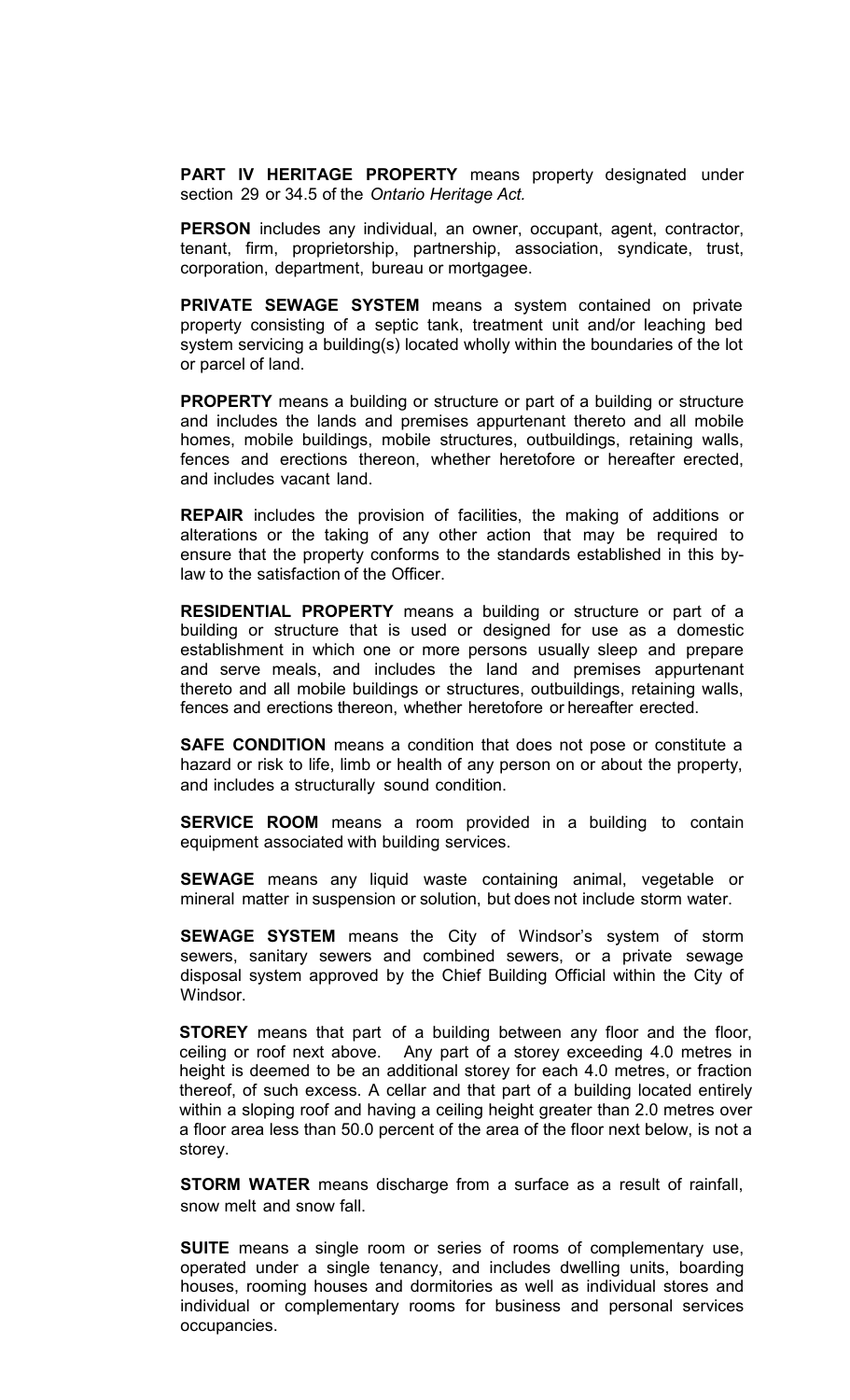**TSSA** means Technical Standards and Safety Act, 2000, S.O. 2000, c. 16

**UNSAFE CONDITION** means any condition that could be h a z a r d o u s t o the health or safety of any person authorized or unauthorized on or about the property.

**USER FEE SCHEDULE BY-LAW** means a By-law to establish and require the payment of fees and charges

**VACANT BUILDING** shall mean a building which is neither used nor occupied by the owner or a tenant under a signed tenancy/lease agreement, for a period of more than 120 days.

**WIRING** means the installation of any wiring in or upon any land building, or premises from the point or points where electric power or energy is delivered therein or thereon by the supply authority or from the points where electric power or energy can be used therein or thereon by any electrical equipment and shall include the connection of any such wiring with any of the said equipment and any part of the wiring aforesaid and shall also include the maintenance, alteration, extension and repair of such wiring.

**YARD** means an open space, which is located on the same lot as a building or other structure, and is unoccupied and unobstructed from ground to sky except for any encroachments not prohibited by the City Zoning bylaw.

2.2 Any word or term not defined in this by-law shall have the meaning ascribed to it in the Act or the Ontario Building Code.

## **SECTION 3 AUTHORITY**

- 3.1 The Chief Building Official shall administer this by-law.
- 3.2 The Chief Building Official and appointed Officers are responsible for enforcing this By-law.

### **SECTION 4 PROPERTYSTANDARDS COMMITTEE**

- 4.1 For the purpose of this by-law, there is hereby established a Property Standards Committee which shall be composed of not fewer than three members, who shall remain in office at the pleasure of Council.
- 4.2 The Council of the City may appoint members of the Property Standards Committee, to coincide with the term of Council of the City. The members of the Property Standards Committee shall be paid such compensation as the Council may provide, and when a vacancy occurs in the membership of the Property Standards Committee, the vacancy shall forthwith be filled.
- 4.3 The members of the Property Standards Committee shall select one of themselves to act as chair, who shall preside at all meetings thereof. In case of the absence of the chair, the Property Standards Committee may appoint another member as acting chair.
- 4.4 A majority of the members of the Property Standards Committee shall constitute a quorum and the Property Standards Committee may adopt its own rules of procedure.
- 4.5 Any member of the Property Standards Committee may administer oaths.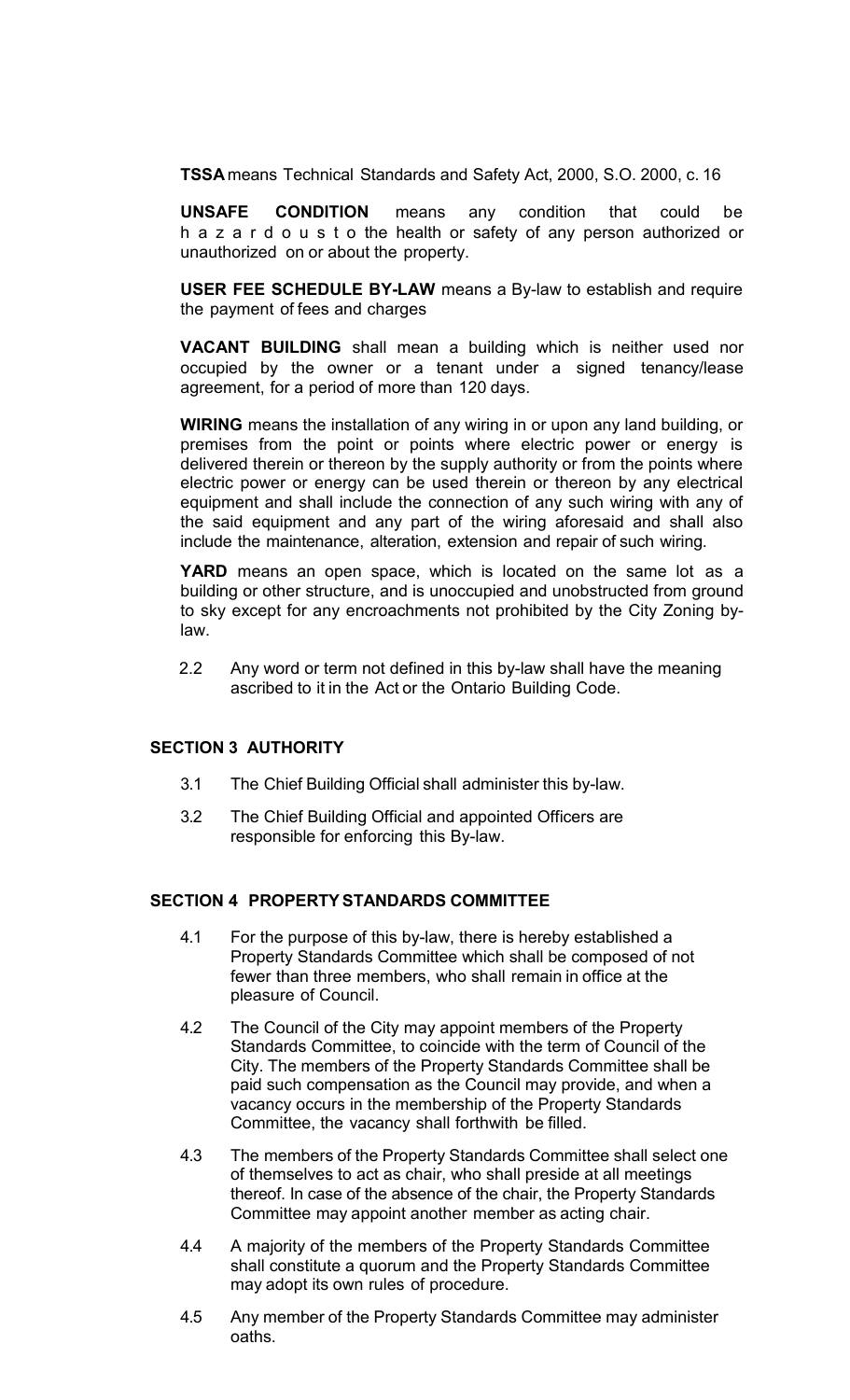- 4.6 The Property Standards Committee shall appoint a secretary who shall keep on file minutes and records of all applications and the decisions thereon, and all other official business of the Property Standards Committee, and Section 253 of the *Municipal Act, 2001*, S.O. 2001, c.25, as amended, applies with necessary modifications to such documents.
- 4.7 The Property Standards Committee shall give notice or direct that notice be given of the hearing of an appeal to such person(s) as the Property Standards Committee considers advisable.
- 4.8 An owner who appeals an order shall pay the fee as outlined in the City of Windsor User Fee Schedule, as passed and amended by Council, from time to time, at the time the appeal is filed.

# **SECTION 5 STANDARDS**

5.1 The standards for the maintenance and occupancy of property set out in this by- law and appended hereto as "Schedule A", are adopted as the minimum standards for all property within the City. *(Amended B/L 140-2020, September 28, 2020)*

## **SECTION 6 CERTIFICATE OF COMPLIANCE**

- 6.1 Following the inspection of property, the Officer may, or upon the request of the owner, shall where no building permit was required, issue to the owner a Certificate of Compliance if, in the Officer's opinion, the property is in compliance with the standards set out in this by-law.
- 6.2 Where the owner has made a written request for a Certificate of Compliance, all fees associated with the Order pursuant to the City of Windsor User Fees Schedule shall be paid prior to the issuance of the Certificate.

## **SECTION 7 PERMITS, AND ADMINISTRATION FEES**

- 7.1 Where an Order to Repair is issued pursuant to this by-law, a fee will be assessed to the registered owners in accordance with the City of Windsor User Fee Schedule.
- 7.2 Every property owner who is issued an Order to Repair pursuant to this by-law shall obtain a building permit unless exempted in writing by the Chief Building Official.

# **SECTION 8 COMPLIANCE**

- 8.1 All owners or occupants of property shall comply with the standards in Schedule 'A' set out in this by-Law and any Order to Repair that is final and binding.
- 8.2 All owners of property within the municipality that does not conform with the standards contained in this by-law shall repair and maintain such property to conform with the standards or clear the site of all buildings, structures, debris or refuse and leave the property in a graded and leveled condition, except where a demolition permit has been issued and remains in effect.
- 8.3 All repairs and maintenance of property shall be carried out with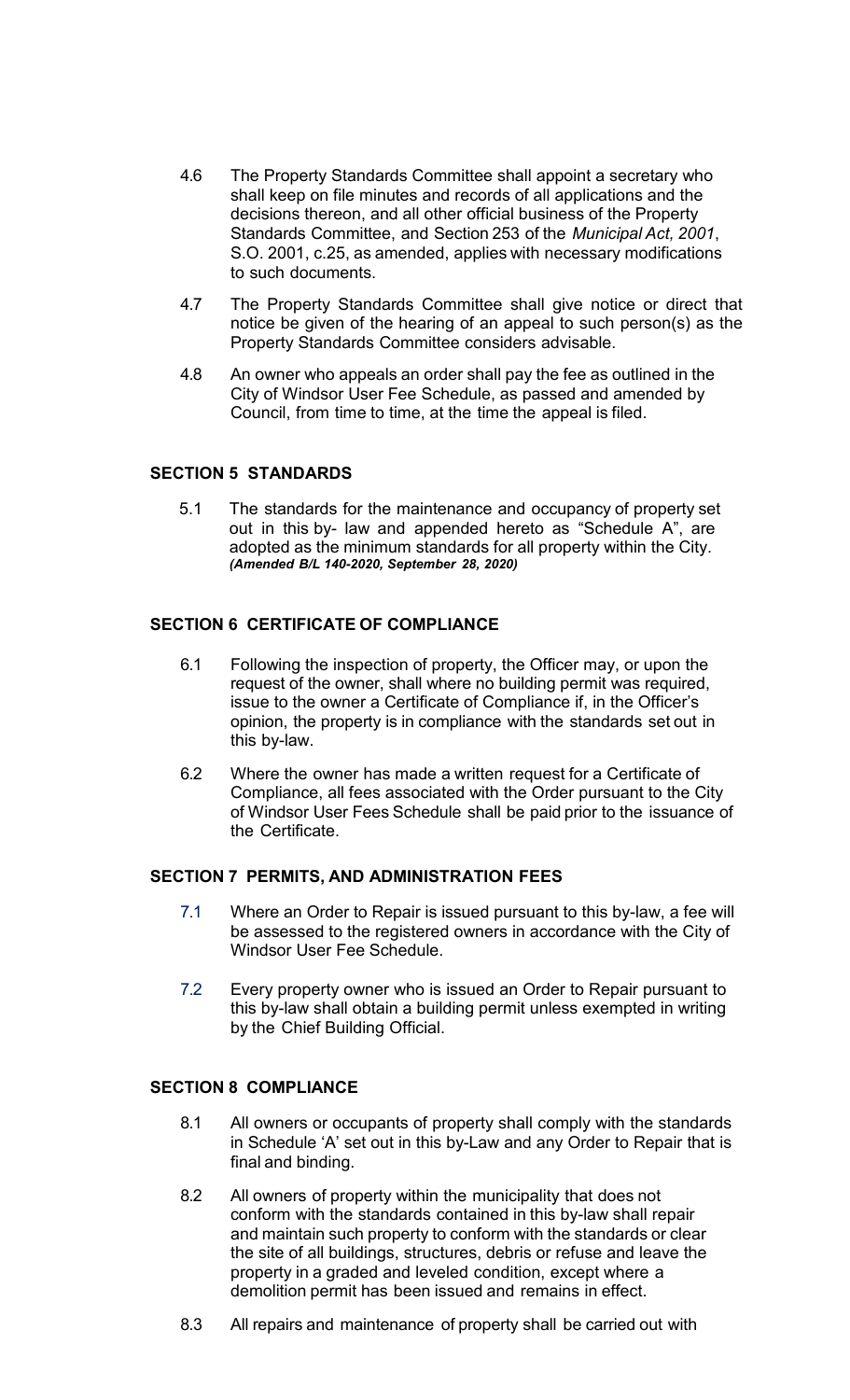suitable and sufficient materials in a manner acceptable to the Officer.

- 8.4 All new construction or repairs shall conform to the Ontario Building Code and any other applicable legislation.
- 8.5 No person shall occupy any property if there are conditions which pose or constitute an undue or unreasonable hazard or risk to life, limb or health of any person in or about the property.

## **SECTION 9 ENFORCEMENT AND PENALTY**

9.1 An owner or occupant who fails to comply with an Order is guilty of an offence under Section 36(1) of the *Act,* and is liable to a penalty or penalties as set out in Section 36 of the *Act*.

# **SECTION 10 VALIDITY AND SEVERABILITY**

- 10.1 If a court of competent jurisdiction should declare any section or part of a section of this by-law to be invalid, such section or part of a section shall not be construed as having persuaded or influenced Council to pass the remainder of the by-law, and it is hereby declared that the remainder of the by-law shall be valid and shall remain in force.
- 10.2 Where a provision of this by-law conflicts with the provision of another by-law in force within the municipality, the provisions that establish the higher standards to protect the health, safety and welfare of the general public shall prevail.

### **SECTION 11 REPEAL AND TRANSITION**

- 11.1 Except as provided by Section 11.2 hereof, By-law Number 147-2011 as amended by 213-2011, is hereby repealed.
- 11.2 Notwithstanding Section 11.1 hereof, the provisions of By-law Number 147-2011 as amended by 213-2011, shall continue to apply to any properties in respect of which an Order has been issued under the said by-law until such Order has been concluded.

# **SECTION 12 EFFECTIVE DATE**

12.1 This by-law shall come into force and take effect on the day of the final passing thereof.

DREW DILKENS, MAYOR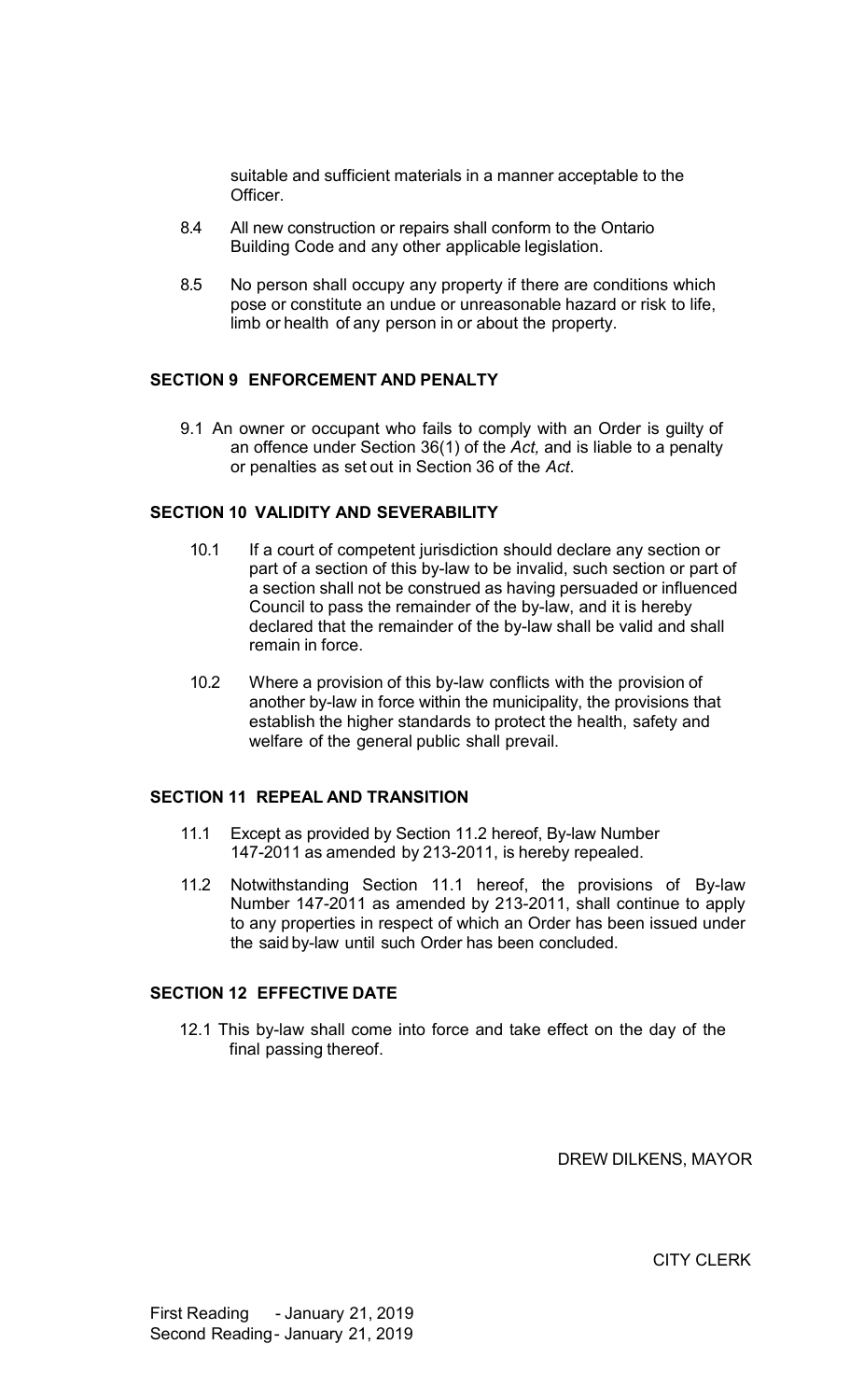Third Reading - January 21, 2019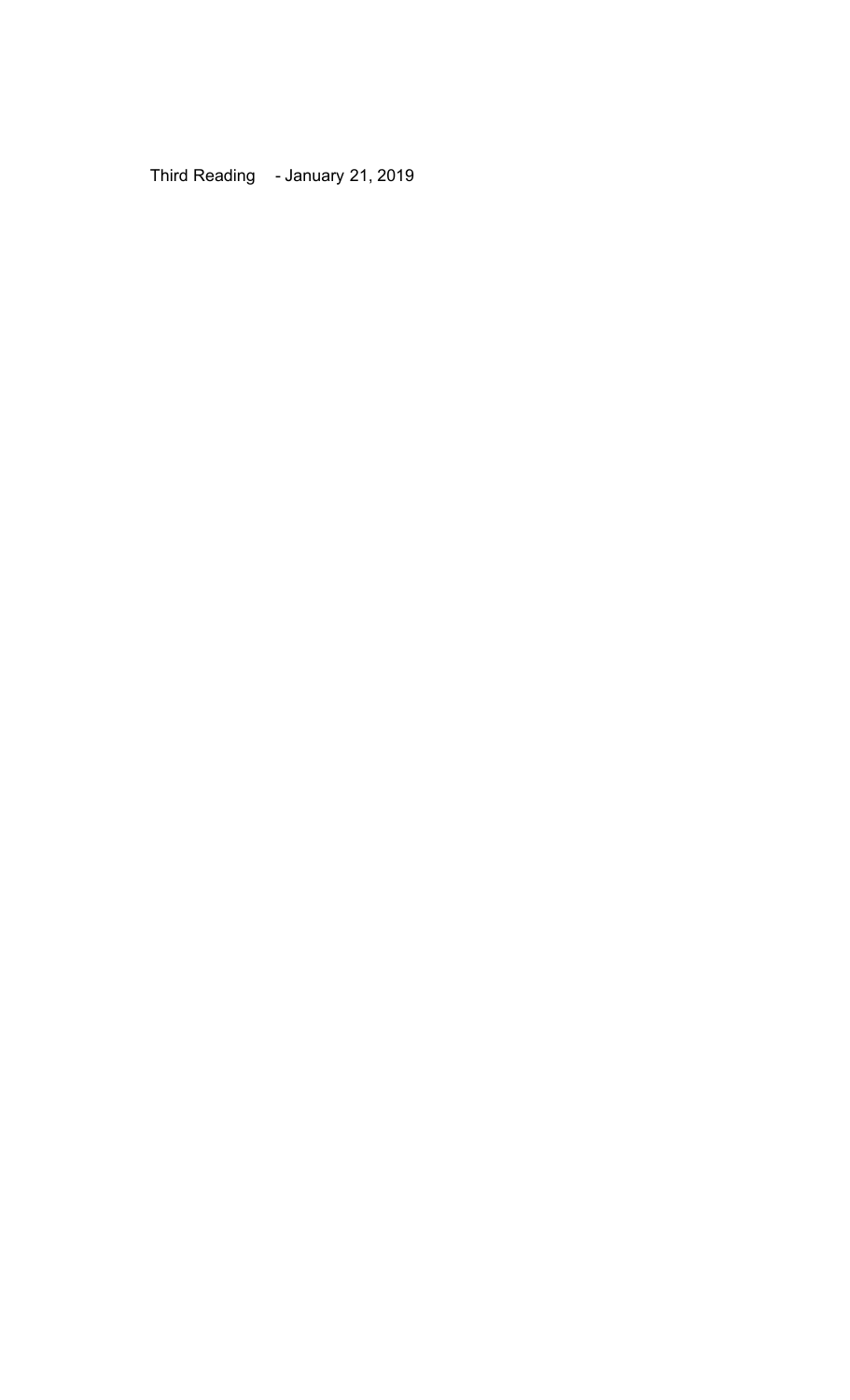# **SCHEDULE A**

# **TABLE OF CONTENTS**

# Part 1 - Standards for all Properties

| <b>Section</b>                                                                        | Page#  |
|---------------------------------------------------------------------------------------|--------|
| 1.1                                                                                   |        |
| Tenant/Occupant Requirements for Floor, Wall, Ceiling & Fixtures A-12<br>1.2          |        |
| 1.3<br>Storage of Garbage, Refuse, Appliances or Furniture in a Means of Egress  A-12 |        |
| 1.4                                                                                   |        |
| 1.5                                                                                   |        |
| 1.6                                                                                   |        |
| 1.7                                                                                   |        |
|                                                                                       |        |
| 1.9<br>Stairs, Porches, Landings, Loading docks, Balconies, Canopies, Awnings,        |        |
|                                                                                       |        |
| 1.11                                                                                  |        |
| 1.12                                                                                  |        |
| 1.13                                                                                  |        |
| 1.14                                                                                  |        |
|                                                                                       |        |
|                                                                                       |        |
| 1.17                                                                                  |        |
|                                                                                       |        |
|                                                                                       |        |
|                                                                                       |        |
|                                                                                       |        |
| 1.22                                                                                  |        |
| 1.23                                                                                  |        |
|                                                                                       |        |
|                                                                                       |        |
| 1.26                                                                                  |        |
| 1.27                                                                                  |        |
|                                                                                       |        |
| 1.29                                                                                  |        |
| 1.30                                                                                  |        |
| 1.31                                                                                  |        |
| 1.32                                                                                  |        |
| 1.33                                                                                  | A-17   |
| 1.34                                                                                  | $A-17$ |
|                                                                                       |        |
| 1.36                                                                                  |        |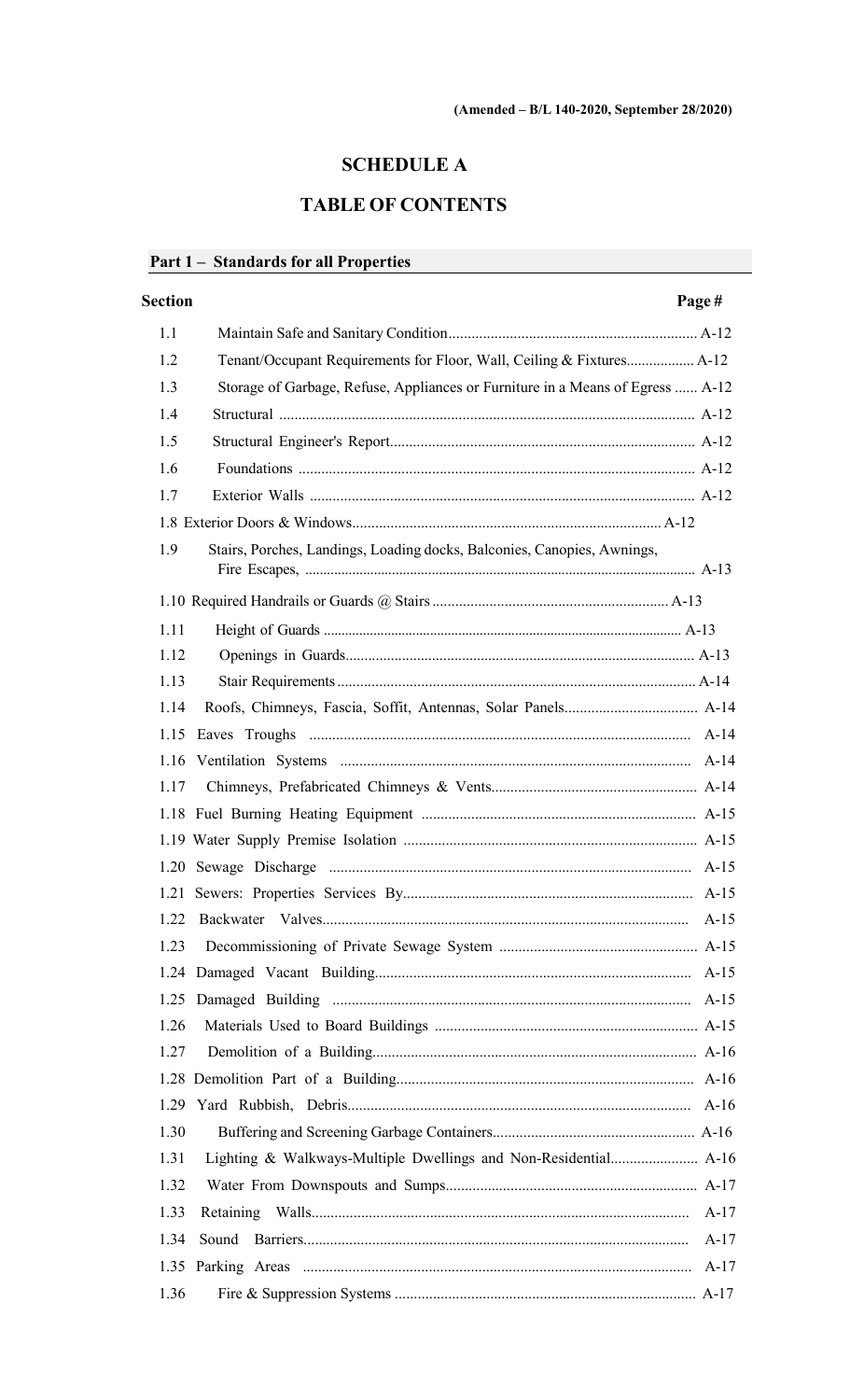| 1.37 |  |
|------|--|
| 1.38 |  |
| 1.39 |  |
|      |  |
|      |  |
| 1.42 |  |
| 1.43 |  |
| 1.44 |  |
|      |  |
|      |  |
| 1.47 |  |
| 1.48 |  |

#### **Part 2 – Standards For Non-Residential Properties**

# **Section Page #** 2.1 Maintain Safe & Sanitary Conditions...................................................................A-20 2.2 Ventilation.................................................................................................................................. A-20 2.3 Lighting............................................................................................................... A-20 2.4 Heating Systems ...................................................................................................... .A-20 2.5 Boiler Space Heating ............................................................................................... .A-20 2.6 Plumbing Systems, Fixtures & Appliances............................................................... A-20 2.7 Grease Interceptors.................................................................................................. A-20 2.8 Oil Interceptors........................................................................................................ A-20 2.9 Fume/Gas Separations............................................................................................. A-20

# **Part 3 – Standards For Residential Properties**

| 3.1   |                                                         |  |
|-------|---------------------------------------------------------|--|
| 3.2.1 |                                                         |  |
| 3.2.2 |                                                         |  |
| 3.3   |                                                         |  |
| 3.4   |                                                         |  |
|       |                                                         |  |
| 3.6   | Heating Systems, Stoves, heating Appliances, Fireplaces |  |
| 3.7   |                                                         |  |
| 3.8   |                                                         |  |
| 3.9   |                                                         |  |
| 3.10  |                                                         |  |
| 3.11  |                                                         |  |
| 3.12  |                                                         |  |
| 3.13  | Plumbing, Including Drains, Water Supply Pipes,         |  |
| 3.14  |                                                         |  |
| 3.15  |                                                         |  |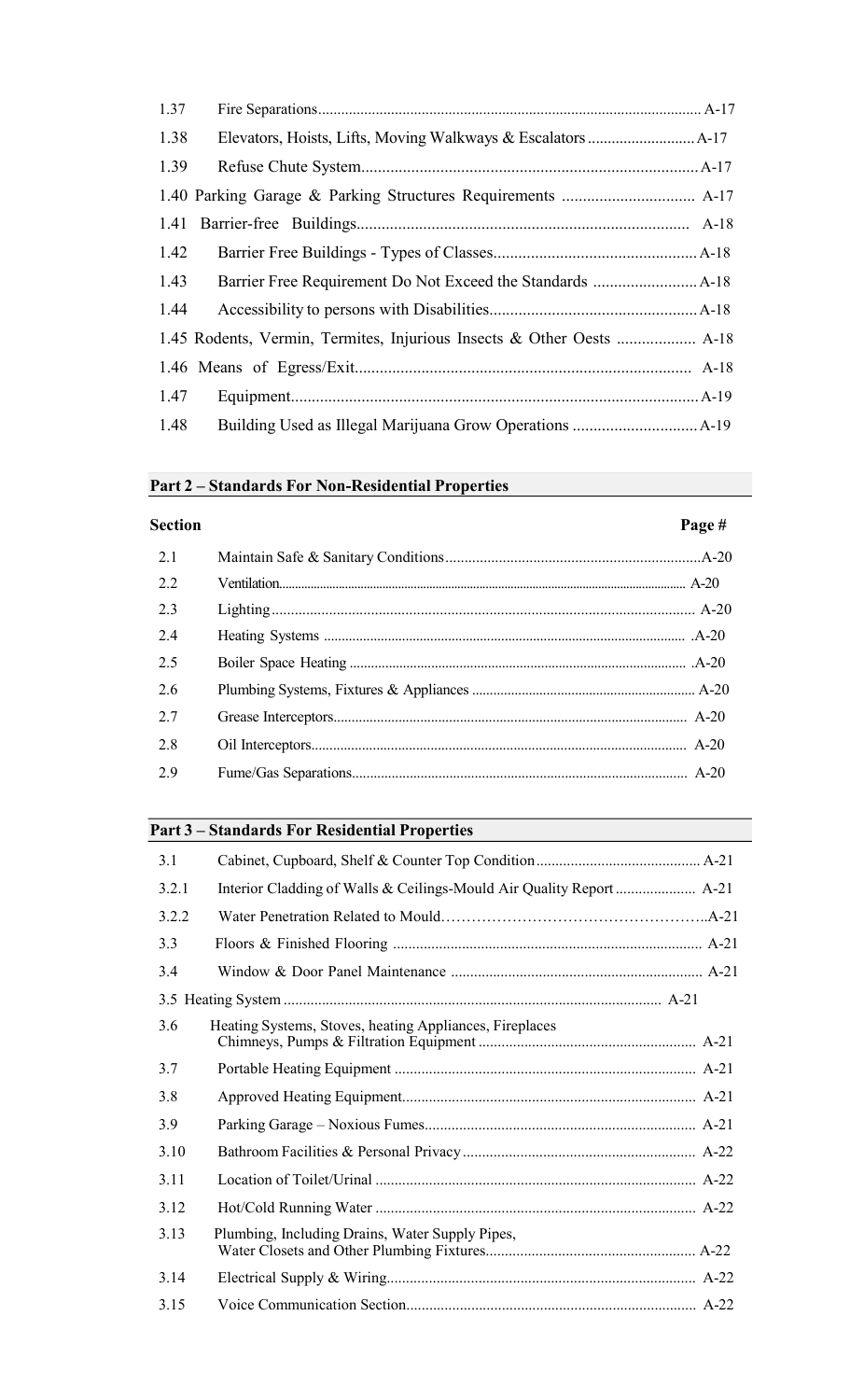| 3.16 |  |
|------|--|
| 3.17 |  |
| 3.18 |  |
| 3.19 |  |
| 3.20 |  |
| 3.21 |  |
| 3.22 |  |
|      |  |
| 3.24 |  |
| 3.25 |  |
|      |  |
| 3.27 |  |

# **Part 4 – Standards For Vacant Properties**

6

| 4.1   |  |
|-------|--|
| 4.1.1 |  |
| 4.2   |  |
| 4.2.1 |  |
| 4.3   |  |
| 4.3.1 |  |
| 4.4   |  |
| 4.5   |  |

# **Part 5 – Standards For Heritage Properties**

| 5.1.1 |  |
|-------|--|
|       |  |
| 5.2.1 |  |
| 5.3   |  |
| 5.3.1 |  |
| 5.4   |  |
| 5.5   |  |
|       |  |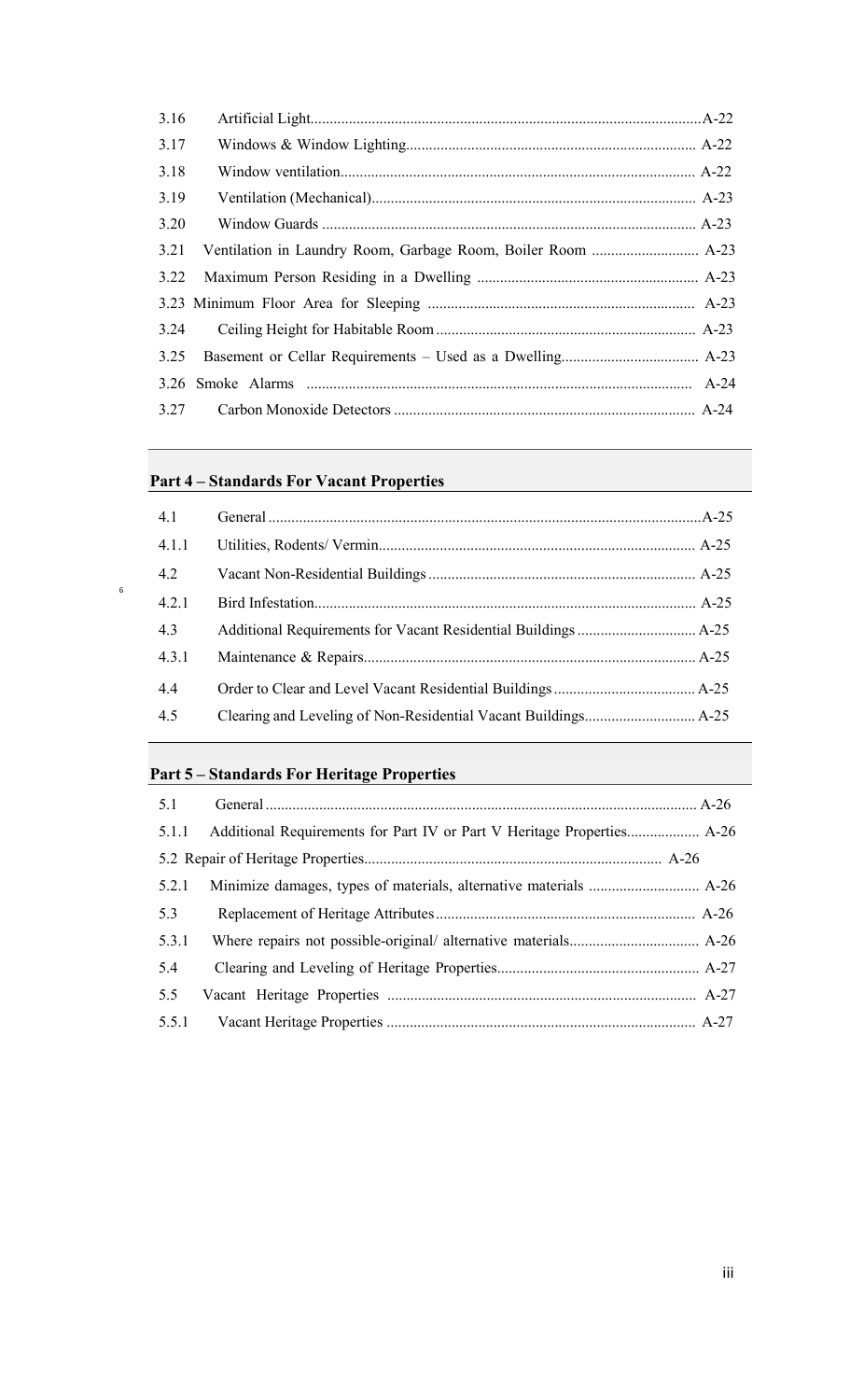# **SCHEDULE 'A'**

# **PART 1:**

#### **STANDARDS FOR ALL PROPERTIES**

- 1.1 Every owner or occupant of a property shall maintain the property or part thereof they occupy or control in a clean, sanitary and safe condition in accordance with this by-law.
- 1.2 Every owner or occupant of a property shall maintain every floor, wall, ceiling and fixture, under his/her/its control in a clean, sanitary and safe condition.
- 1.3 Accumulations or storage of garbage, refuse, appliances or furniture by either the occupant or owner in a means of egress shall not be permitted.
- 1.4 Every part of a property shall be maintained in a structurally sound condition so as to be capable of sustaining its own weight, the loads due to the use and occupancy, and the loads imposed by natural causes such as wind, rain and snow as set out in the Building Code regulations made under Section 34 of the Act.
- 1.5 Where, in the opinion of the Officer, there is doubt as to the structural condition or adequacy of the building or part thereof, the Officer may order that a building or structure or part thereof be examined by a professional engineer qualified to perform such inspections and licensed to practice as an engineer in Ontario, at the owner's expense, and that a written report, which may include drawings detailing recommended remedial work, be provided to the Officer.
- 1.6 In every building or structure, the foundations, piers, posts or other similar supports shall be maintained in good repair and structurally sound. Where necessary, foundation walls shall be extended to a depth of 1,070 mm below finish grade, provided with subsoil drains at the footings, shored, waterproofed, and treated or repaired to prevent moisture penetration or footing settlement. Every foundation wall, basement, cellar or crawlspace shall be maintained so as to protect the building against deterioration, including that due to weather, water entry, dry rot, and infestation by rodents, vermin or insects. The perimeter of slab on grade type foundations shall be maintained to prevent rodent infestation.
- 1.7 All exterior walls shall be maintained in a watertight condition and in good repair so that they remain straight, level and plumbed (unless otherwise designed), presenting an appearance that is uniform and neat in the opinion of the Officer and free from any damaged, defective, unsecured or deteriorated materials and any conditions that may result in the infestation of rodents, vermin or insects. Appropriate measures shall be taken to remove any stains or other defacement occurring on the exposed finished exterior surfaces and, where necessary, to restore the surface and adjacent areas to, as near as possible, their appearance before the staining or defacement occurred.
- 1.8 Exterior doors, windows and skylights shall be maintained in good repair and weather tight. Rotted and defective doors, door frames, window frames, sashes and casings shall be renewed and defective door and window hardware, weather stripping, caulking and broken glass shall be replaced. Repairs to windows shall be i) reglazing, or refitting with panes of transparent glass; or ii) the use of other materials which are compatible in finish and colour with the remainder of the facade of the building on which the broken window is located, provided such other material are of an appropriate thickness, have sufficient structural support, and are installed so that no broken glass is visible for the exterior of the building. Replace defective, damaged or missing hardware and locking devices: sash controls.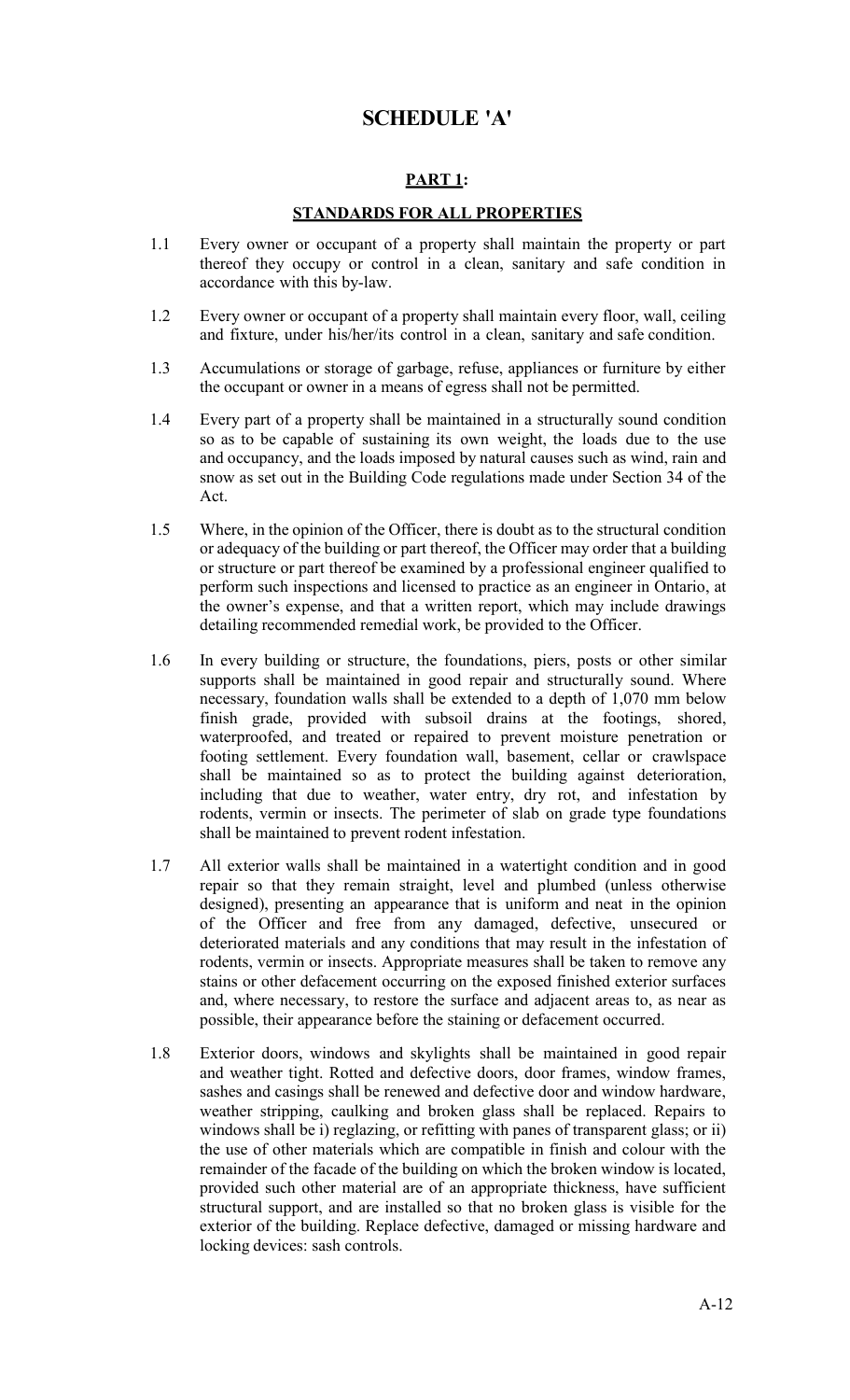- 1.9 All stairs, porches, landings, loading docks, balconies, canopies, awnings, fire escapes together with any guard, balustrade, railing, screen or other appurtenance attached thereto shall be maintained in good repair and in a safe and structurally sound condition.
- 1.10 A handrail or guard shall be provided and maintained in good repair as follows:
	- (a) At least one side of stairs less than 1 100 mm in width,
	- (b) two sides of stairs 1 100 mm in width or greater, and
	- (c) two sides of a curved stair used as an exit.
	- (d) Handrails are not required for stairs
		- (i) within dwelling units having not more than 2 risers, or
		- (ii) for exterior stairs having not more than 3 risers and serving not more than one dwelling unit.
	- (e) Only one handrail is required on exterior stairs having more than 3 risers provided such stairs serve not more than one dwelling unit.
	- (f) Except as required in (b)  $\&$  (c), one handrail may be provided centrally for stairs up to 2.4 m wide.
	- (g) Handrails shall have a maximum uniform height of 920 mm when measured vertically from a line drawn through the outside of the stair nosing and minimum uniform height of 800 mm
- 1.11 A guard shall be installed and maintained in good repair as follows:
	- (a) Except for the edges of the floor pits in repair garages and loading docks, every surface to which access is provided for other than maintenance purposes, including but not limited to exterior lands, porches, decks, balconies, mezzanines, galleries, raised walkways and roofs, shall be protected by a guard having a minimum height of 900mm on each side which is not protected by a wall and where there is a difference in elevation to adjacent surfaces of more than 600 mm. Except that a guard of 710 mm minimum height is acceptable for exterior porches, decks and balconies where the vertical drop from the open side exceeds 600 mm but does not exceed 1 800 mm.
	- (b) Every exterior stair with more than 6 risers and every ramp shall be protected with guards on all open sides where the difference in elevation between the adjacent ground level and the stair or ramp exceeds 600 mm.
	- (c) When an interior stair has more than 2 risers, the side of the stair and the landing or floor level around the stairwell shall be enclosed by walls, or be protected by guards, except that a stair to an unfinished basement in a dwelling unit is permitted to have 1 unprotected side.

#### 1.12 Guard – Openings

Guards for residential occupancies shall have no openings which would permit the passage of a spherical object having a diameter of 100 mm unless it can be shown that the location and size of such openings which exceed this limit does not represent a hazard.

Guards – Not to Facilitate Climbing

Guards around exterior balconies, porches and decks of buildings of residential occupancy shall be constructed and maintained not to facilitate climbing.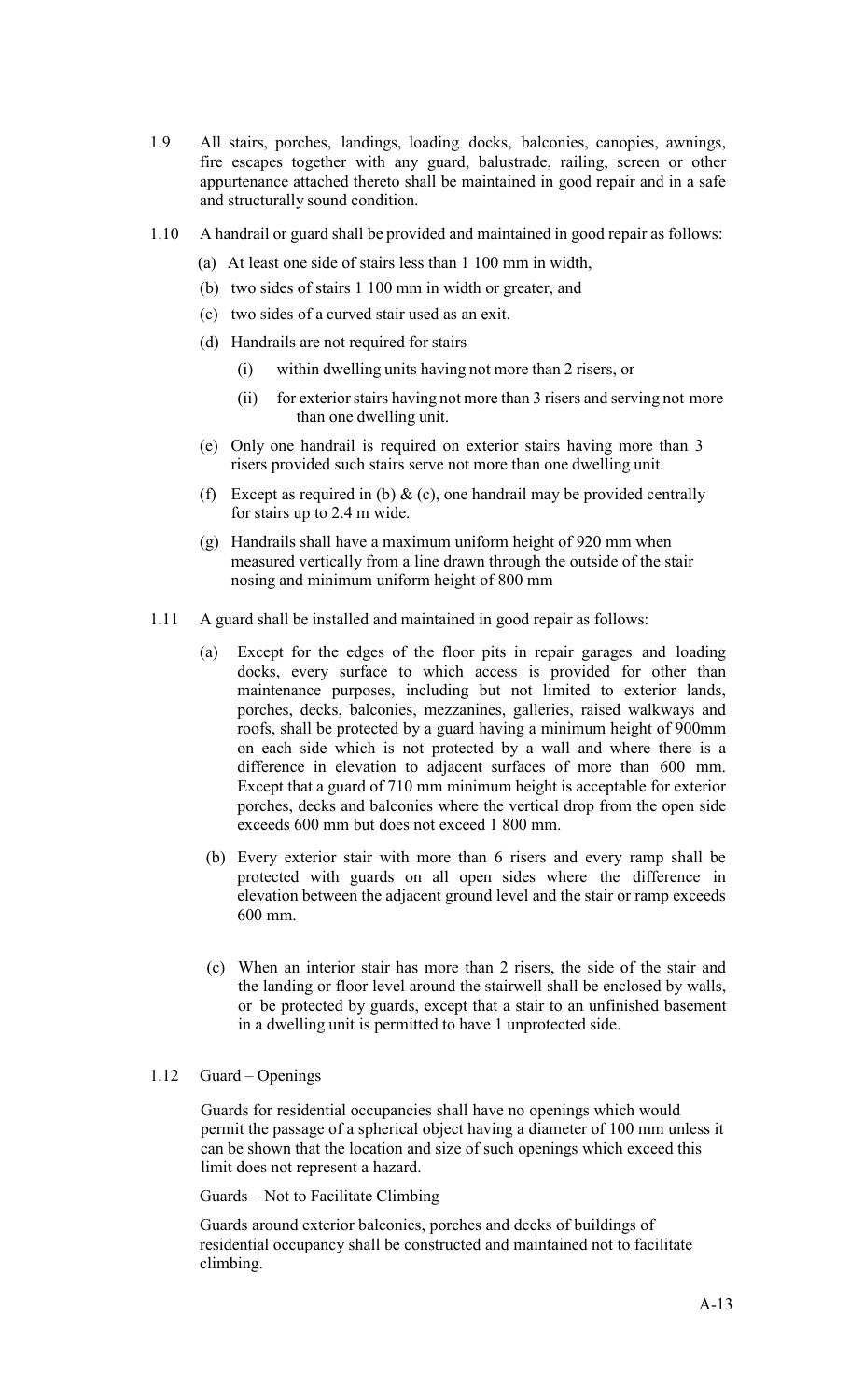- 1.13 Stairs
	- (a) Stairs Interior Single Unit Dwelling

The stair tread rise and run for residential interior single dwelling unit shall not exceed the following unless existing acceptable to the Officer:

- Maximum rise 210 mm
- Minimum tread 230 mm
- Minimum run 200 mm
- If run is less than 240 mm, a 25 mm nosing is required
- (b) Stairs Residential Not Within
	- Maximum rise 210 mm
	- Minimum tread 240 mm
	- Minimum run 212 mm
	- If run is less than 240 mm, a 25 mm nosing is required
- (c) Stairs Non-residential
	- Rise minimum 125 mm, maximum 200 mm
	- Minimum run of 230 mm, must be uniform
	- If run is less than 240 mm, a 25 mm nosing is required
	- Existing winders of not more than 3 in 90 degrees and not more than 1 set between floors are permitted and where each tread is not less than 30 degrees and each tread is not greater than 45
- (d) Stairs Service Rooms curved/spiral

Stairs may exceed the requirements in 1.13 (c) if serving only service rooms, service spaces and other rooms unused in industrial occupancies serving equipment and machinery; or existing curved and spiral stairs in dwelling units acceptable to the officer

- 1.14 All roofs, including chimneys, stacks, masts, lightning arresters, antennas, fascia, soffits, flashings, solar panel and supports, and other roof structures shall be maintained in good repair, watertight and structurally sound condition. Such maintenance may include, but is not limited to: a) removal of loose, unsecured objects or materials b) keeping roofs and chimneys weather tight and free from leaks and/or defects.
- 1.15 Water runoff from roof surfaces shall discharge into an eaves trough or gutter and thence to a downpipe, discharging directly to grade with an appropriate extension away from the building to prevent flooding, erosion and other nuisance to neighboring properties. Discharge into the municipal storm system may be permitted if approved or authorized by the City Engineer or Chief Building Official or his/her designate.
- 1.16 All properties provided with designed mechanical ventilation systems shall operate the system on a continuous basis. The system controls, louvers and associated equipment shall be maintained in safe working order.
- 1.17 Every chimney, prefabricated chimney, smoke pipe, flue and gas vent in use or available for use in a building shall:
	- (a) be of a type listed for the appliance for which it is being used, properly secured, free from fire hazards and unsafe conditions;
	- (b) be maintained so as to prevent the escape of combustion gases into the building;
	- (c) be adequately supported as to maintain proper alignment;
	- (d) be kept clear of obstructions;
	- (e) be sealed at all joints or tightly sealed; and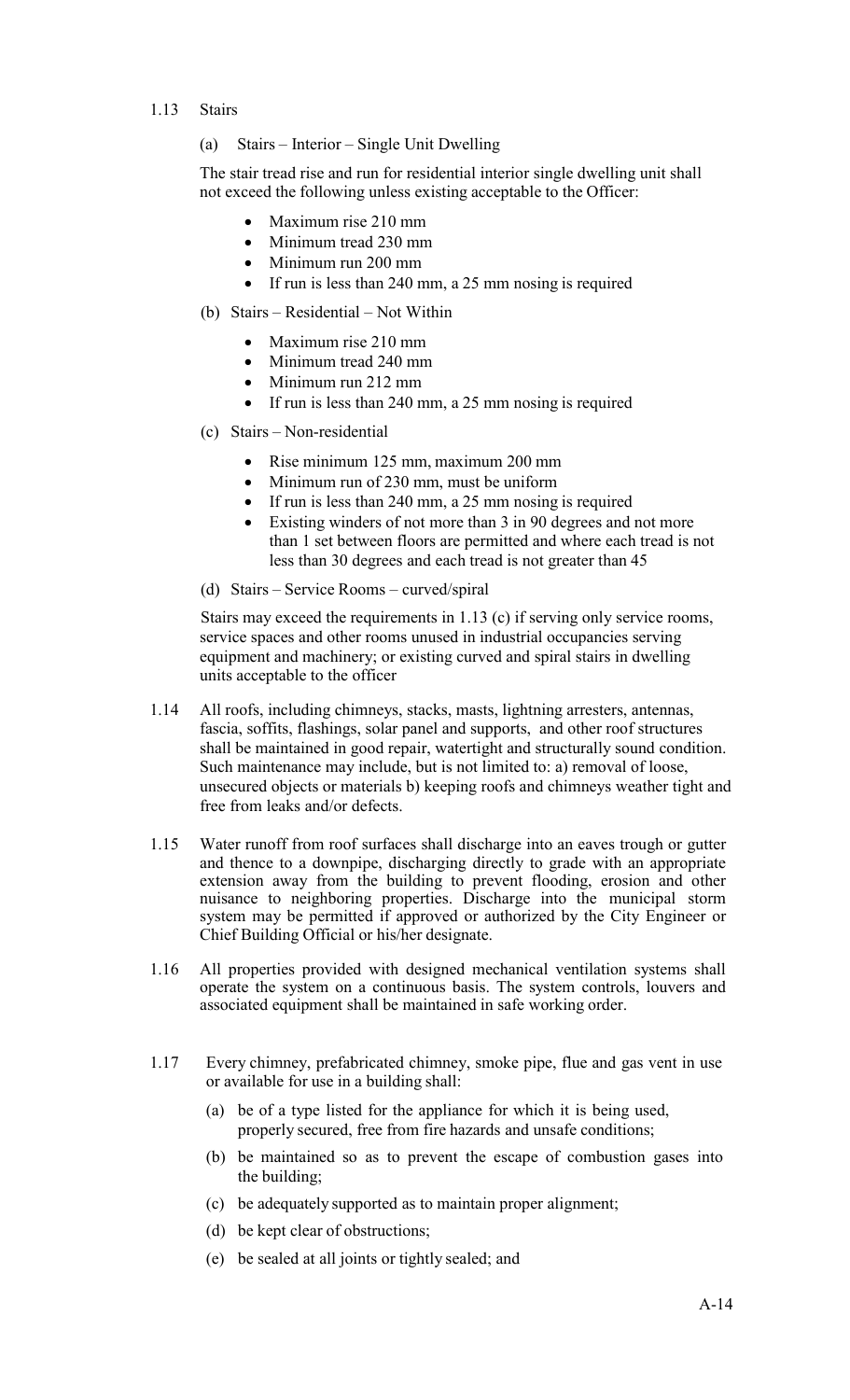- (f) all deteriorated and/or loose masonry shall be repaired.
- 1.18 All fuel burning heating equipment shall:
	- (a) be connected to a chimney or flue, which vents to the exterior of the building;
	- (b) be furnished with an adequate supply of combustion air to ensure proper combustion of the appliance; and
	- (c) be maintained in a good state of repair and in a safe operating condition.
- 1.19 All water supply cross connection devices specifically designated as "Premise isolation" or other testable devices located on the property shall be tested annually by a licensed tester at the expense of the owner or agent of the owner in accordance with the most recent edition of the CSA STANDARD listed in the Ontario Building Code for selection and installation of backflow preventers, proof of testing shall be provided upon request by the Officer.
- 1.20 All sewage shall be discharged directly into the municipal sewage system where one is available. Where a municipal sewage system is not available, an alternate means of disposal, acceptable to the Officer, shall be used and maintained in good repair. The maintenance of a private sewage system shall include i) septic tanks ii) leaching beds iii) dry wells
- 1.21 A property shall be deemed to be serviced by an available City sewer system if the sewer system is within 30.0 metres of any said property abutting municipal rights-of-way. In the event a City sewer system becomes available, the property owner will have (1) year, or such other time period as may be approved by Council by Council Resolution, to connect to the available sewer and decommission the private sewage system per section 1.23. The availability of the sewer will be determined by the City Engineer. *(Amended B/L 140-2020, September 28, 2020)*
- 1.22 Backwater valves installed on building drains must be maintained to provide an effective barrier to municipal backups.
- 1.23 To decommission, septic tanks, treatment units, leaching beds or dry wells they shall be pumped dry and the contents disposed of at a suitable disposal site and a receipt of the disposal fee shall be submitted to the Officer. The tanks treatment units or dry wells shall be disposed of to the satisfaction of the Officer, cavities shall be filled with sand or other suitable material and the ground graded to match existing grades. Existing building drain(s) not being reused shall be removed from the foundation wall and the foundation wall shall be repaired and made impervious to water.
- 1.24 A *vacant* building or structure damaged by fire, storm or other causes, shall be repaired to its original condition or demolished within 120 days of the issuance of an Order.

Until the necessary repair or demolition can be, the building or structure shall be supported and barricaded to prevent fire hazards and unsafe conditions.

- 1.25 Every building damaged by fire, storm, until repairs have been completed shall effectively:
	- (a) be protected against the further risk of fire, or unsafe conditions,
	- (b) be secured to prevent the entrance thereto of unauthorized persons, and
	- (c) have the exterior building envelope sealed with an appropriate material to protect the interior from rain, snow or other environmental elements that would cause the building to further deteriorate.
- 1.26 All materials used to board *vacant* buildings damaged by fire, storm, or other causes, shall be tight fitted plywood, composite panels or wood boards painted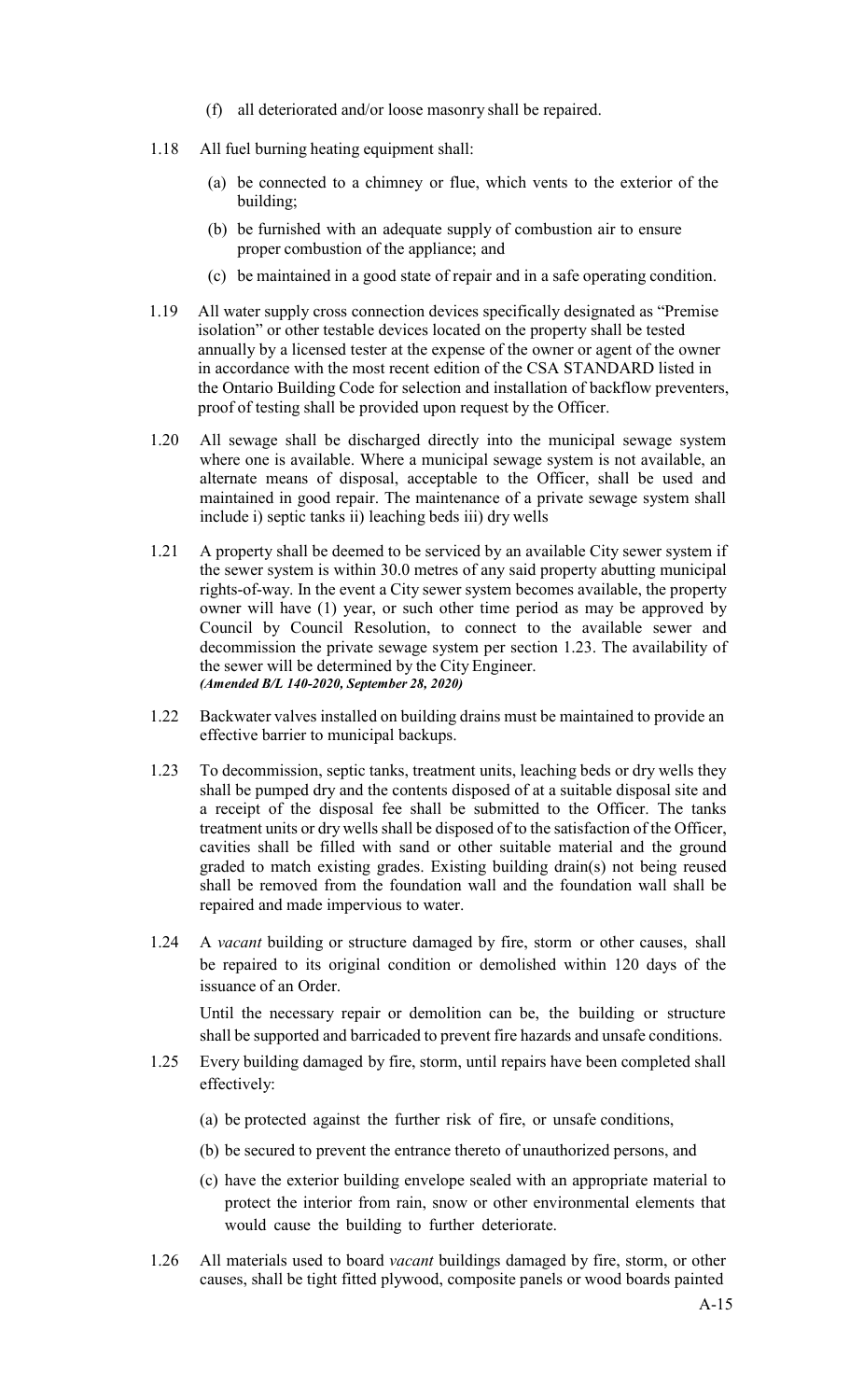with an exterior grade paint so that the colour compliments the building's exterior elements and is acceptable to the Officer.

- 1.27 Where a building or structure is demolished:
	- (a) the site shall be cleared of all rubbish, debris, refuse, masonry, lumber and other materials and left in a graded and leveled condition;
	- (b) unless new construction is to commence immediately on the same footings and/or foundation walls, the footings and foundations shall be removed unless authorized and described on the demolition permit by the Chief Building Official;
	- (c) only clean, inert, native material or granular material approved by the Chief Building Official shall be used as backfill;
	- (d) building rubble including but not limited to, broken bricks and concrete, shall not be acceptable as backfill material;
	- (e) building services such as gas, electrical and water lines, sewer lines, and other such services, shall be properly abandoned per the City Engineer's best engineering practice standards and the authority having jurisdiction; and
	- (f) the site shall be properly graded, grass seeded and otherwise restored to the satisfaction of the Officer to ensure that water will not pond on the site, or drain onto adjoining properties.
- 1.28 Where part of a building or structure has been demolished, the exterior walls of the remaining part of the building or structure shall comply with the requirements of this by-law and the walls shall be f inished with a parge coat of cementitious mortar or otherwise treated with a protective coating to prevent the entry of water into the building and to present a neat and uniform appearance, in the opinion of the Officer, free from the outlines of partitions, stairs, doors, floors, signs and from areas of multi-coloured paint or wallpaper.
- 1.29 All properties and every yard shall be kept clean and free from rubbish, brush or other debris and from objects or conditions, such as holes or excavations, that might create a fire hazard or unsafe conditions;
- 1.30 Where commercial, industrial or multi-residential on site garbage containers are visible from a residential property or from a public street, the area where the receptacles are being stored shall be buffered and screened from adjoining or nearby residential properties or public areas so as to minimize the effect of the nuisance.

Without limiting the generality of the foregoing, such buffering and screening shall be acceptable to the Officer, and shall include the provision and maintenance of an effective system to cover, contain, screen and facilitate the collection and removal of waste materials and debris;

- 1.31 Regarding yard conditions:
	- (a) In yards of multiple dwellings and non-residential properties, sufficient lighting of exterior property areas shall be provided to minimize any danger to persons using walkways.
	- (b) Artificial lighting standards and fixtures shall be kept in a safe condition, in working order and in good visual condition.
	- (c) Walkways shall be maintained, resurfaced or re-graded as necessary to ensure a reasonably smooth, slip free and safe surface for pedestrian traffic.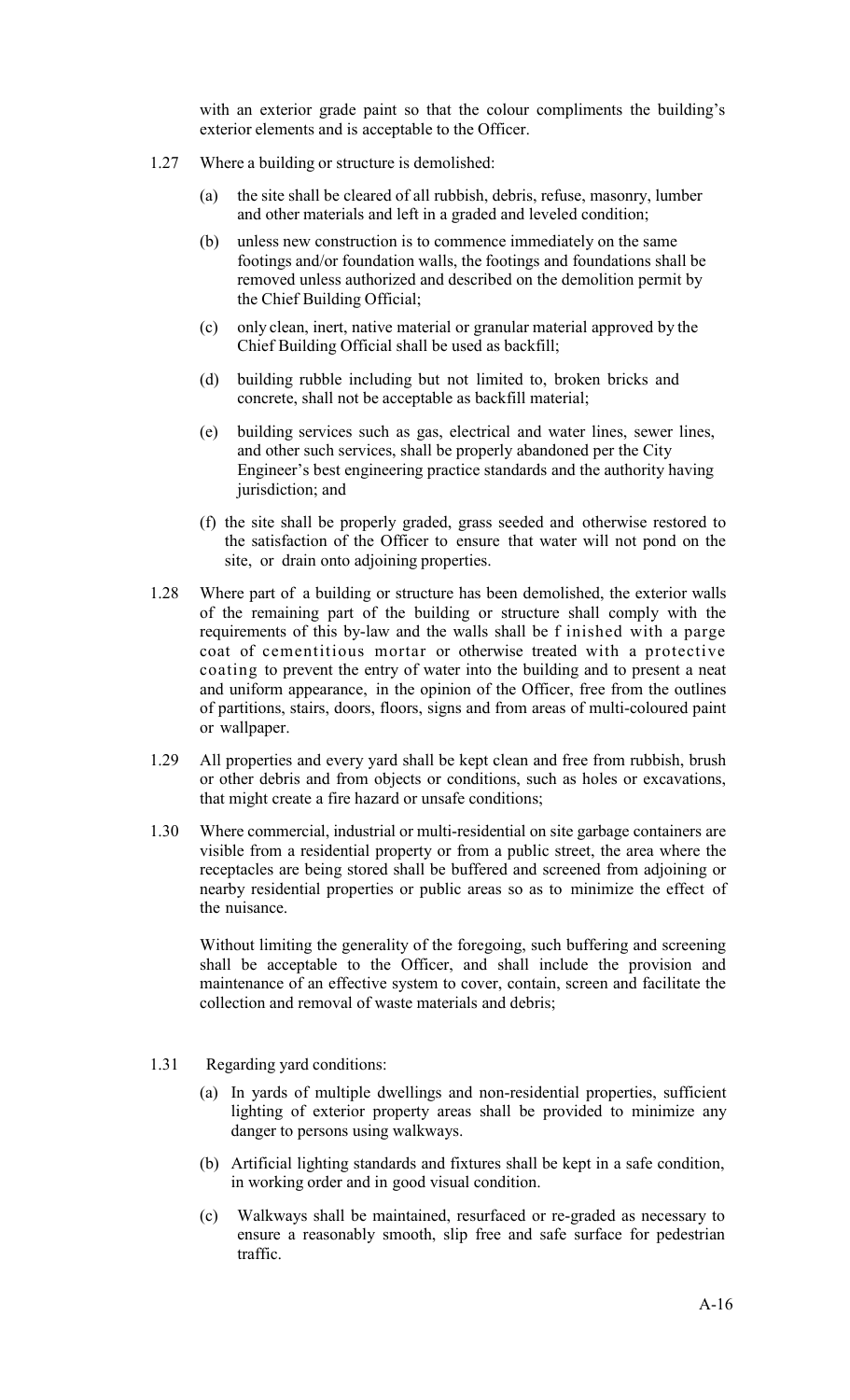- 1.32 The storm water run-off from all downspouts, sump pump discharges or impervious surfaces shall be designed and maintained so as to discharge water run-off away from the building and to prevent flooding, erosion and other nuisance to neighboring properties.
- 1.33 Retaining walls, signs and all structures appurtenant to a property shall be maintained in good repair, free from unsafe conditions including fire hazards and capable of safely performing the function for which they were designed.
- 1.34 Existing barriers required for sound attenuation shall be maintained safe, plumb, unless designed otherwise and structurally sound.
- 1.35 All parking areas shall be:
	- (a) entirely paved and maintained with a hard surface consisting of concrete, asphalt, paving brick or block or similar material acceptable to the Chief Building Official that is free from excessive cracks, pot holes, and delaminating;
	- (b) provided with an internal drainage system satisfactory to the Officer, which discharges into the municipal storm system as approved by the City Engineer's Office;
	- (c) provided with a minimum 150mm in height curbs or curb stops secured to minimize the risk of vehicles damaging fences, lamp standards and other structures, and to restrict access to untraveled portions of City rightsof-way;
	- (d) provided with sufficient lighting in such a way as to deflect away from nearby properties;
	- (e) provided with visible markings and islands, to indicate parking spaces, ingress and egress routes.
- Note: Parking areas using *LID* criteria that have been approved and constructed pursuant to the City's Site Plan Control By-law are exempt from section 1.35.
- 1.36 Fire detection systems, fire alarm systems, standpipe and sprinkler systems, where required, shall be maintained in working condition and records for the routine testing and maintenance of these systems shall be readily available for the Officer's review upon demand.
- 1.37 The integrity of all fire separations and associated smoke seals and fire stopping systems shall be maintained.
- 1.38 Elevators, hoists, lifts, moving walkways and escalators shall be maintained in working order and in accordance with the requirements of the TSS Act, 2000, S.O., 2000, c 16 as amended from time to time, and any regulations made there under. Including lighting fixtures, elevator buttons, floor indicators and ventilation fans. Routine testing and maintenance records of these systems shall be readily available for the Officer's review upon demand. Repair of inoperable elevators shall be done as expeditiously as possible.
- 1.39 Where a refuse chute system was originally provided in a multiple floor building, the system shall be maintained except that acceptable alternatives may be provided if facilities are readily accessible to occupants. Refuse chute systems, disposal rooms, containers and receptacles shall be washed down, disinfected and maintained as is necessary to be clean, odour free and in good working order and repair.
- 1.40 Parking garages and parking structures shall be:
	- (a) maintained in a clean, structurally sound, free from defects and safe condition;
	- (b) adequately ventilated at all times to provide (3.8L/s/m²) of floor area minimum if ventilated by mechanical means unless the system is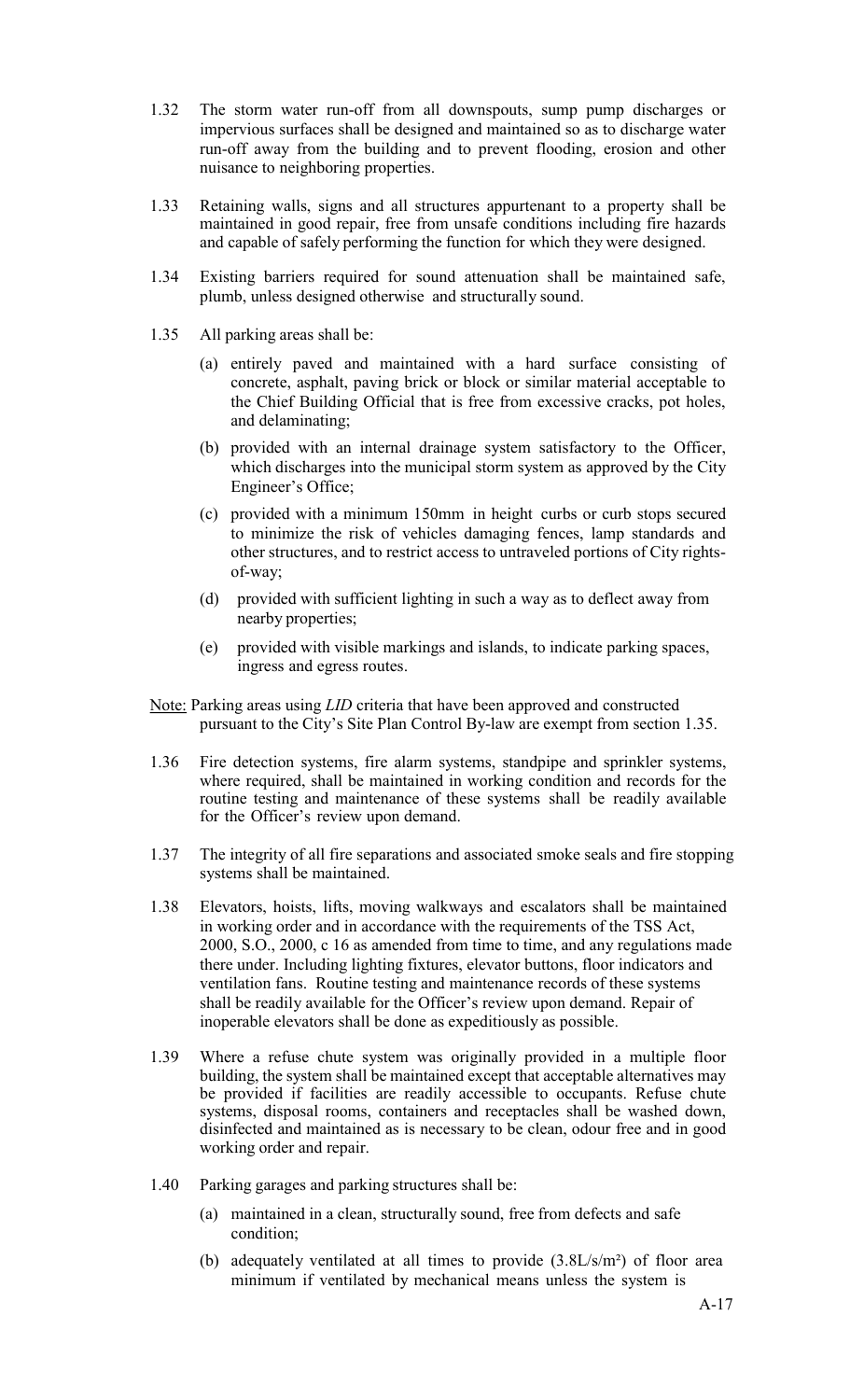controlled by a Carbon Monoxide detection system;

- (c) the ventilation systems referenced in sentence (b) shall be maintained in proper working order, free from defects;
- (d) where the officer has doubts to the effectiveness of the ventilation and/or carbon monoxide detection system, can at the owners expense order testing to confirm compliance with sentence (b);
- (e) adequately lighted at all times, so that the number and arrangement of light fixtures is such as to provide an average level of illumination of at least 54 lux at floor level over the entire floor area with a minimum level of 11 lux at any location on the floor; and
- (f) equipped with wire screens or other suitable means of protection for lighting fixtures, so as to prevent accidental or malicious damage.
- (g) shall be provided with an effective fire separation and barrier to the passage of gas and exhaust fumes from any part of the parking garage into any other part of the building used or intended to be used for human occupancy
- 1.41 All existing barrier-free requirements shall be maintained in existing buildings required to be barrier-free.
- 1.42 The following types of classes of buildings and structures shall be upgraded to provide barrier free access at the principal entrance to the following buildings:
	- (a) medical and dental facilities with more than one (1) doctor;
	- (b) places of public assembly occupancy including schools, colleges, universities and places of instruction/training;
	- (c) banks and other financial institutions;
	- (d) restaurants with more than 60 seats;
	- (e) rest homes and lodging homes; and
	- (f) commercial occupancies including retail stores and offices, but limited to those that are more than three storey's in height or more than six hundred square meters in floor area.
- 1.43 Barrier free requirements shall not be required to exceed the standards contained in the Ontario Building Code.
- 1.44 A requirement of Section 1.42 and 1.43 shall be deemed to be complied with if, in the opinion of the Officer, the building will provide accessibility to persons with disabilities, taking into consideration physical limitations in the design of the building that may make some upgrading impractical.
- 1.45 Every multiple dwelling property owner, and every occupant in that part of a property that he or she controls, shall maintain the property free from rodents, vermin, termites, injurious insects and other pests, and from conditions which might encourage infestation by such pests. Methods used for exterminating rodents or insects or both shall be in accordance with the provisions of the Pesticides Act, R.S.O. 1990, Chapter P.11, as amended, and all regulations enacted pursuant thereto.
- 1.46 Means of egress(s):
	- (a) Every dwelling shall have safe, continuous and unobstructed passage or means of egress from the interior of each dwelling unit contained therein to the exterior of the dwelling at or near street or grade level.
	- (b) Except as provided in sentence (c), every dwelling, containing dwelling units located other than on the first floor or the floor directly above the first floor, shall provide a second means of egress from such dwelling units to the exterior of the dwelling at or near grade level.
	- (c) A second means of egress shall not be required from any dwelling unit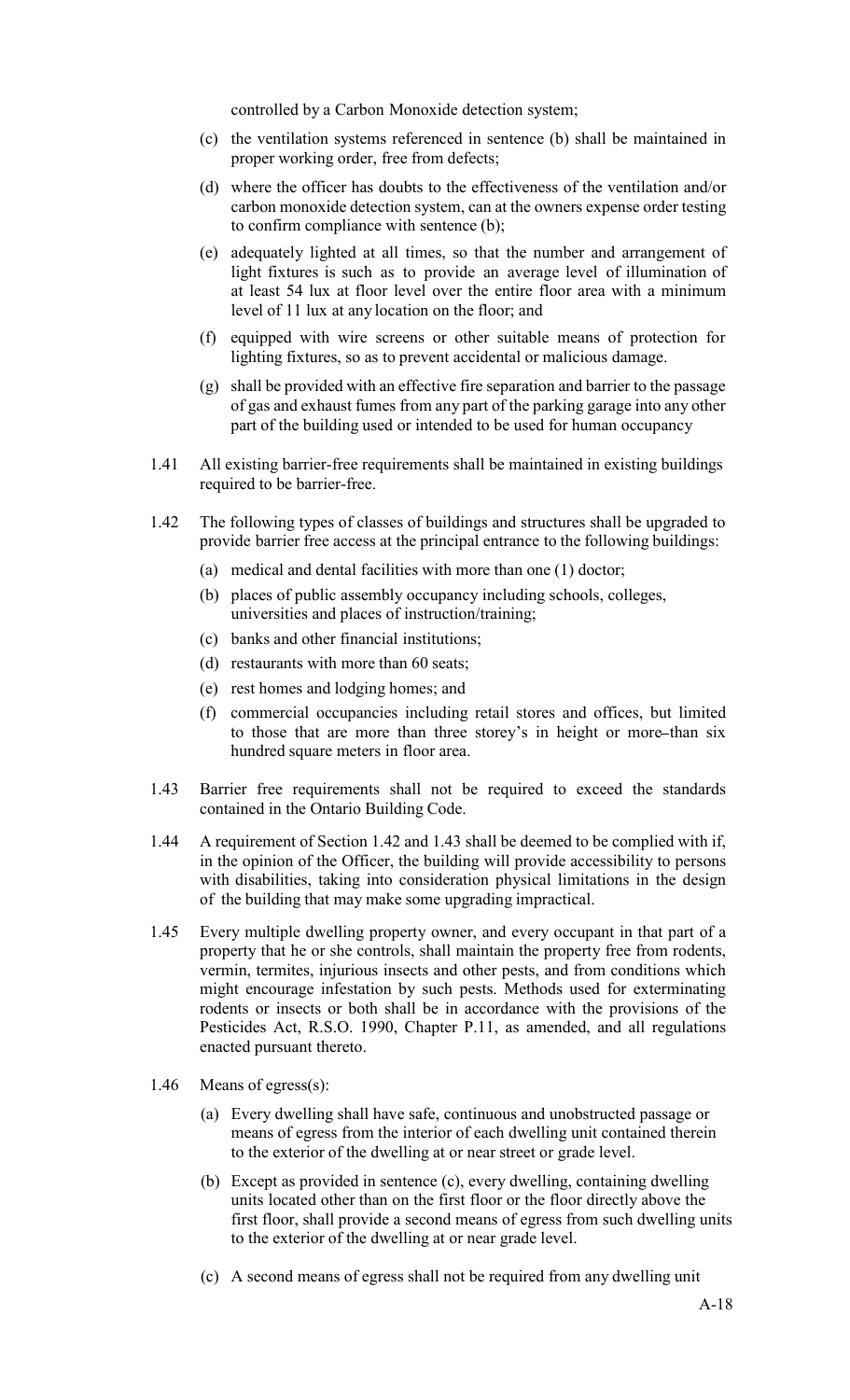having a separate or self-contained means of egress to the exterior of the dwelling at or near grade level.

- (d) A required means of egress shall not pass through an attached or built-in garage or an enclosed part of another dwelling unit.
- 1.47 All equipment, components and supplies or replacement equipment, components and supplies must be Canadian Standards Association approved or otherwise listed in a manner consistent with the Ontario Building Code as amended or other authority having jurisdiction.
- 1.48 Buildings identified by police services as illegal marijuana grow operations will require the following:
	- (a) Mould Air Quality Report- at the owner's expense, a report prepared by a Certified Air Quality Assessment professional, trained and knowledgeable in this field, detailing mould spore samples and related air quality. The owner will undertake the appropriate remediation outlined in the report. The owner will also provide a follow-up report, at their own expense, which confirms that air quality levels consistent with a healthy environment have been attained at the premises, to the satisfaction of the Property Standards Officer.
	- (b) Structural Report where the Officer has doubt as to the structural condition or adequacy of the property, the Officer may require compliance with section 1.5 of this By-law.
	- (c) Electrical Report where an Officer has reason to believe the building electrical system may pose an unsafe condition, may require at the owners expense the submission of an Electrical Safety Authority Clearance Certificate to the Officer.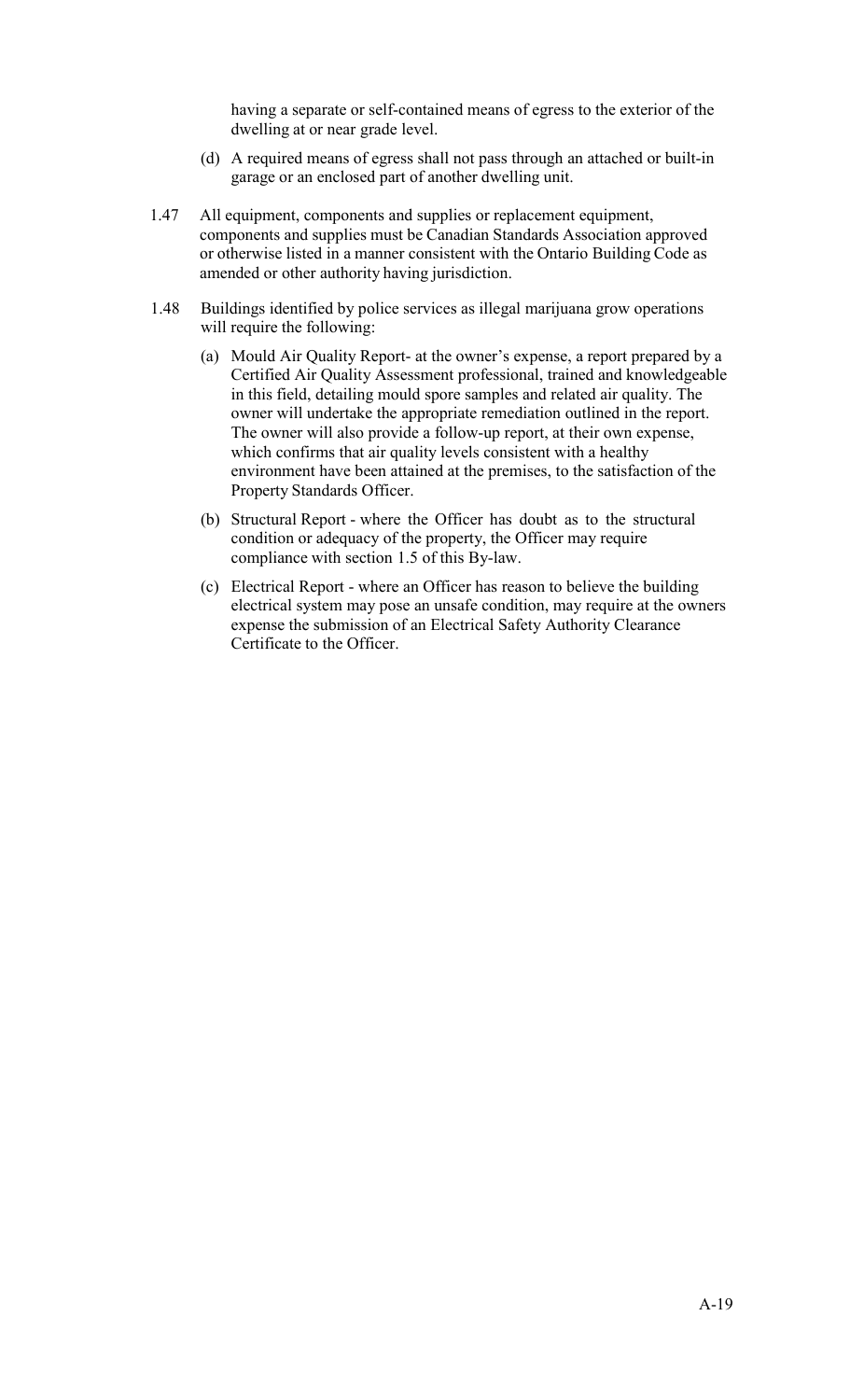### **PART 2:**

#### **SUPPLEMENTARY STANDARDS FOR NON-RESIDENTIAL PROPERTIES**

- 2.1 Every owner or occupant of a property shall maintain the property or part thereof they occupy or control as follows:
	- (a) in a clean, sanitary and safe condition, free from litter, garbage and debris, including such litter and garbage as may be left by customers or other members of the general public, and shall provide containers for the disposal of such litter or garbage; and
	- (b) free from objects or conditions which create fire hazard or unsafe conditions.
- 2.2 All non-residential properties shall be adequately ventilated by natural or mechanical means on a continuous basis, in a safe and working order and with regard to the operations carried on therein, to ensure that persons within the property are not exposed to conditions deleterious to their health or safety as described in the current edition of the American National Standards Institute/American Society of Heating. Refrigerating and Air Conditioning Engineers. (ASHRAE) Standard 62.1.
- 2.3 In all parts of a non-residential building, a minimum level of illumination of 50 lux shall be provided and maintained which will adequately protect all persons within the building from unsafe conditions.
- 2.4 All non-residential buildings, or parts thereof, normally heated, shall be provided with a heating system maintained in a safe and working order, free from unsafe conditions or fire hazards and capable of supplying sufficient heat to maintain a minimum indoor temperature of 18° C during hours of occupancy
- 2.5 Boiler space heating shall be provided with backflow prevention and annually tested in compliance with the most current CAN/CSA Standard "Manual for the Selection and Installation of Backflow Prevention Devices" listed in the Ontario Building Code. Test reports shall be provided to an Inspector upon request
- 2.6 Plumbing systems, fixtures and appliances in all non-residential buildings shall be maintained in good working order, free from cross-contamination potential, and free from leaks and defects.
- 2.7 Where food is cooked processed or prepared for the pubic, all plumbing fixtures located in the wash-down area shall discharge through a grease interceptor which is maintained in accordance with the most current edition of CAN/CSA Standard "Maintenance of Grease Interceptors" listed in the Ontario Building Code.
- 2.8 Where floor drains are located in a service station, repair shop, garage or any establishment where motor vehicles are repaired, lubricated or maintained they shall discharge through an oil interceptor.
- 2.9 In a building used in part for residential purposes, and in part for nonresidential purposes, wherein noxious fumes, or gases are, or could be, present, all separations between the non-residential portion and the residential portion shall be of gas-tight construction and maintained in a good state of repair so as to effectively prevent the passage of noxious fumes, or gases through the separation.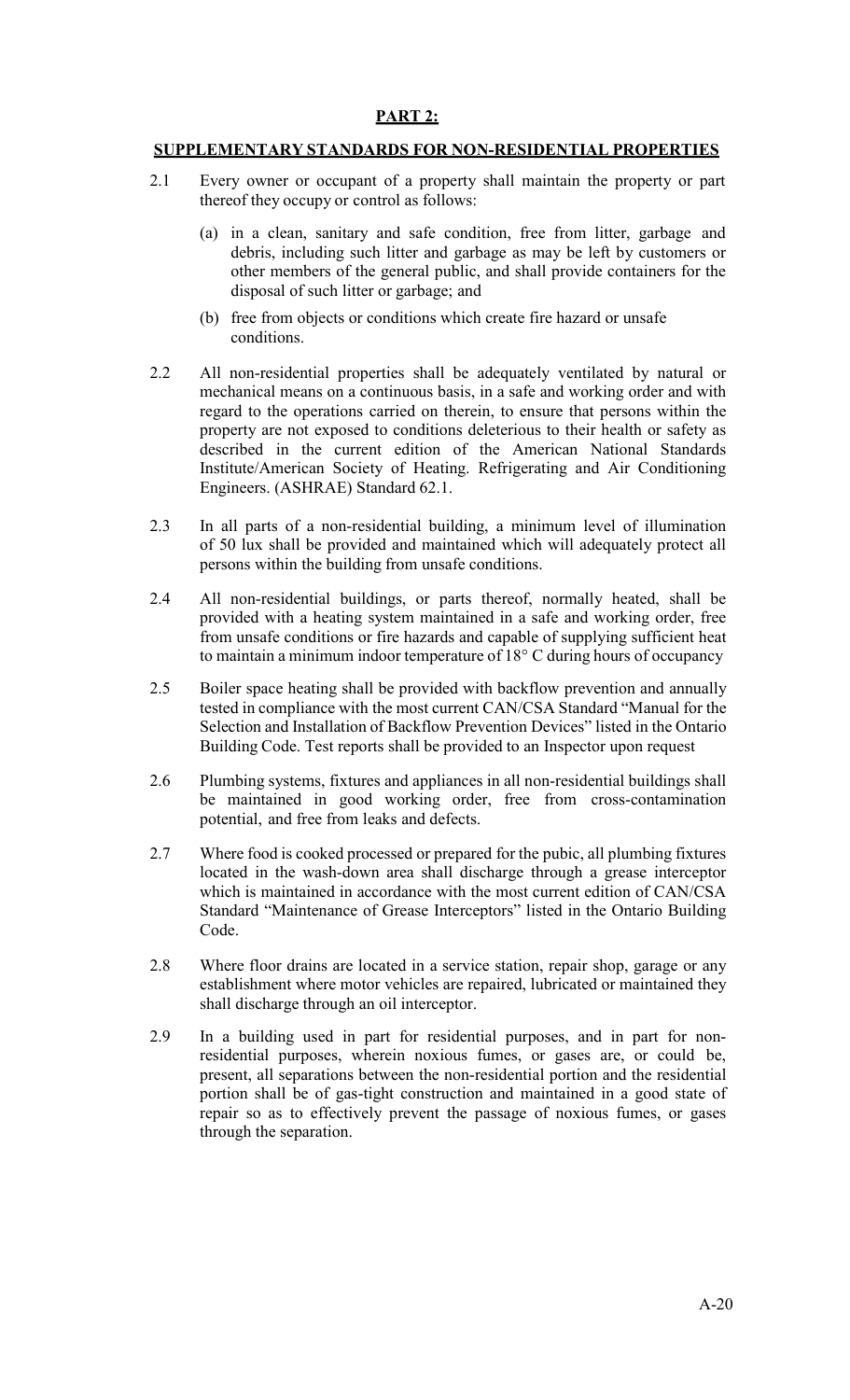## **PART 3:**

## **SUPPLEMENTARY STANDARDS FOR RESIDENTIAL PROPERTIES**

- 3.1 Every cabinet, cupboard, shelf and counter top in a dwelling unit shall be maintained in a structurallysound condition, free from cracks and deterioration.
- 3.2.1 Interior claddings of every wall and ceiling shall be maintained so as to be free of large holes, cracks, leaks, deteriorating material, visible mould and mildew, and loose material**.**
- 3.2.2 Water penetration related to mould- Any condition in a building, including but not limited to water penetration, humidity or inadequate ventilation, which may relate to the creation and growth of mould, shall be repaired or removed. Mould Air Quality Report- If in the opinion of the Property Standards Officer, the mould accumulation is excessive so as to cause a health hazard, the owner will provide, at the owner's expense, a report prepared by a Certified Air Quality Assessment professional, trained and knowledgeable in this field, detailing mould spore samples and related air quality. The owner will undertake the appropriate remediation outlined in the report. The owner will also provide a follow-up report, at their own expense, which confirms that air quality levels consistent with a healthy environment have been attained at the premises, to the satisfaction of the Property Standards Officer.
- 3.3 Floors and finished flooring (including carpeting) shall be maintained in a structurally sound condition and be free f r o m of *visible* mould and mildew, holes, cracks or other defects which may cause an unsafe condition or trip hazard.
- 3.4 Cracked and broken glass in door panels, missing screens, and missing windows shall be replaced with approved glass or similar materials. All operable windows and all doors shall be capable of being opened from the inside without the use of specialized tools and maintained in good repair. All materials referred to in this section shall be to the satisfaction of the Officer to provide an acceptable level of fire protection.
- 3.5 Every dwelling and every dwelling unit shall be provided with a heating system maintained in a good state of repair and in safe operating condition capable of maintaining "adequate and suitable heat" specified in the City of Windsor Vital Services By-law. Room temperature shall be determined at any point in the room, for the purposes of this by-law "adequate and suitable" means that the minimum temperature of the air in the accommodation which is available to the tenant or lessee is 22 C. All common areas or internal entrance ways in a multiple dwelling shall be provided with heating systems capable of maintaining a minimum temperature of not less than 18 C.
- 3.6 Heating systems, including stoves, heating appliances, fireplaces, chimneys, fans, pumps and filtration equipment shall be maintained in a good state of repair and in a safely operable condition.
- 3.7 No dwelling unit shall be equipped with portable heating equipment as the primary source of heat.
- 3.8 Only heating equipment approved for use by a recognized standard testing authority shall be provided in a room used or intended for use for sleeping purposes.
- 3.9 Every  $p a r k i n g / s t o r a g e gara g e s s' r i g a r s' s' d' e t' i s s' s h a l b e p r o v i d e d$ with a fire separation (if required) and an effective barrier to the passage of gas and exhaust fumes from any part of the parking/storage garage into any other part of a dwelling unit or multiple dwelling used or intended to be used for human occupancy inclusive of doors between a parking garage and remainder of the building.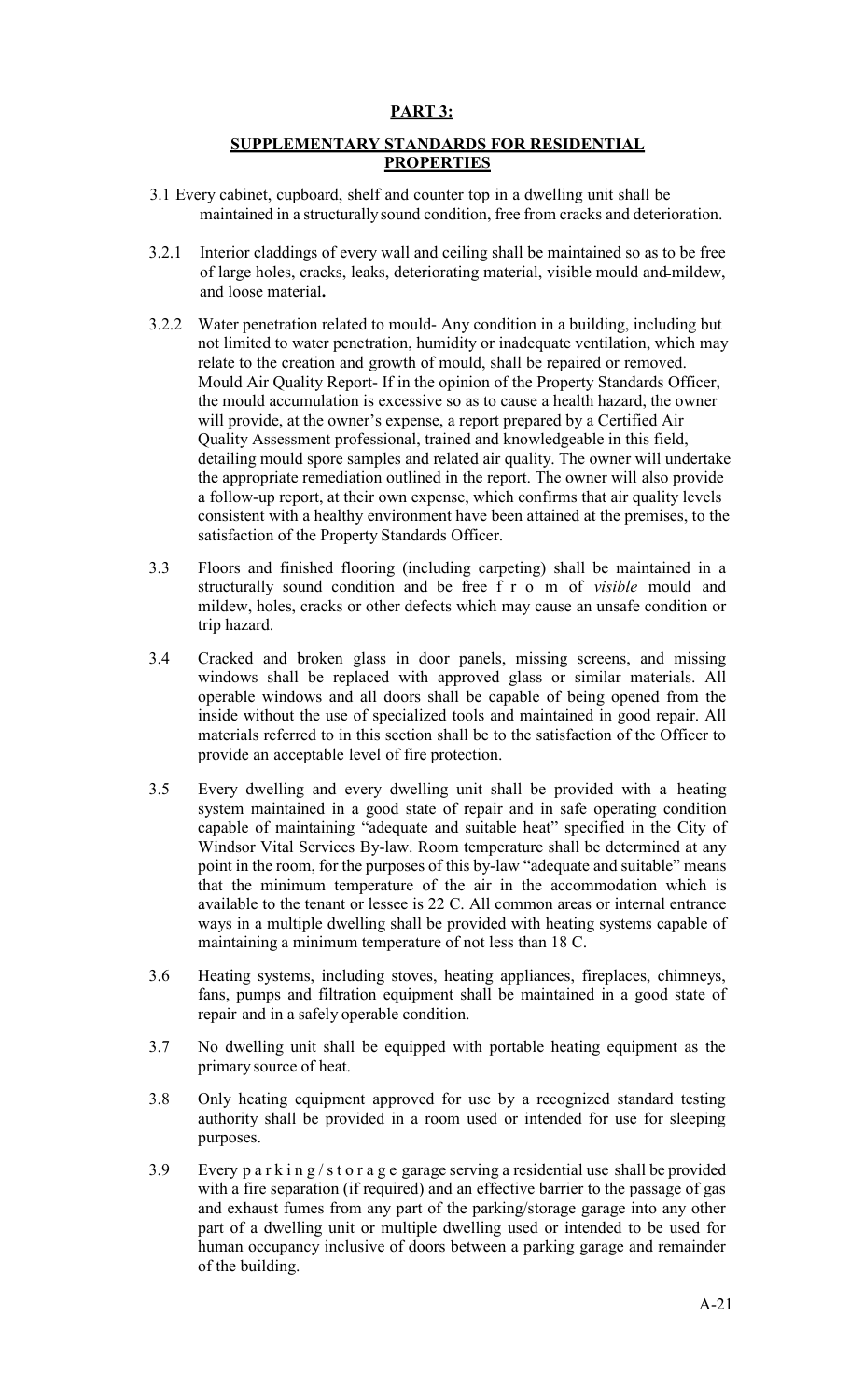- 3.10 Unless specifically exempted under other governmental regulations, every dwelling and dwelling unit shall be provided with at least a water closet (toilet), a wash basin, a bath tub or shower, and a kitchen sink, all of which shall be maintained in good working order, free from cross-contamination potential, and free from leaks and defects. The water closet, wash basin, bath tub and/or shower shall be located within, and be accessible from within, the dwelling or dwelling unit and shall be located and equipped to afford privacy, secured from the inside and can be opened from outside the room in an emergency.
- 3.11 No toilet or urinal shall be located in a room used for or intended to be used for sleeping or preparing, consuming or storing food.
- 3.12 Hot water at a temperature of at least  $43 \text{ °C}$ , and cold running water shall be provided in a capacity that will produce a flow in the fixture that will flush the fixture and keep it in a sanitary condition.
- 3.13 All plumbing, including drains, water supply pipes inside a building and outside a building, water closets, back water valves, and other plumbing fixtures shall be maintained in good working condition free of leaks and defects and all water pipes and appurtenances thereto shall be protected from freezing.
- 3.14 Every dwelling and dwelling unit shall be wired for electricity and shall be connected to an approved electrical supply system.

The connection to the building and the system of circuits and outlets distributing the electrical supply within the building shall provide adequate capacity for the use and intended use of the building and such connections, circuits, wiring and outlets along with any fuses, circuit breakers and other appurtenances thereto shall be installed and maintained:

- (a) In compliance with the respective requirements of the Electrical Safety Code and Building Code;
- (b) In good working order and good repair; and
- (c) In a safe condition.
- 3.15 Voice communication section

In multiple dwellings where a voice communications system between each dwelling unit and the front lobby and security locking and release facilities for the entrance, have been provided and are controlled from each dwelling unit, such facilities shall be maintained in good repair.

- 3.16 Adequate artificial light shall be available at all times, in all habitable r o o m s, common areas, means of egress, exits and corridors.
- 3.17 Every habitable room in a dwelling, except a kitchen, shall maintain an outside window or windows which shall be maintained in good repair, and which shall have a total light transmitting area of not less than five per cent (5%) of the floor area of the room for bedrooms, and not less than ten per cent (10%) of the floor area for all other habitable rooms.
- 3.18 Every habitable room in a dwelling shall contain windows that are capable of being opened from the inside or vents providing a minimum unobstructed ventilation area to the outdoors of 0.14 square metres per occupant for sleeping areas, and a minimum of 0.28 square metres per occupant for all other habitable rooms. Every bathroom or water closet room shall contain windows capable of being opened from the inside, or vents, providing a minimum unobstructed ventilation area to the outdoors of 0.09 square metres; and every unfinished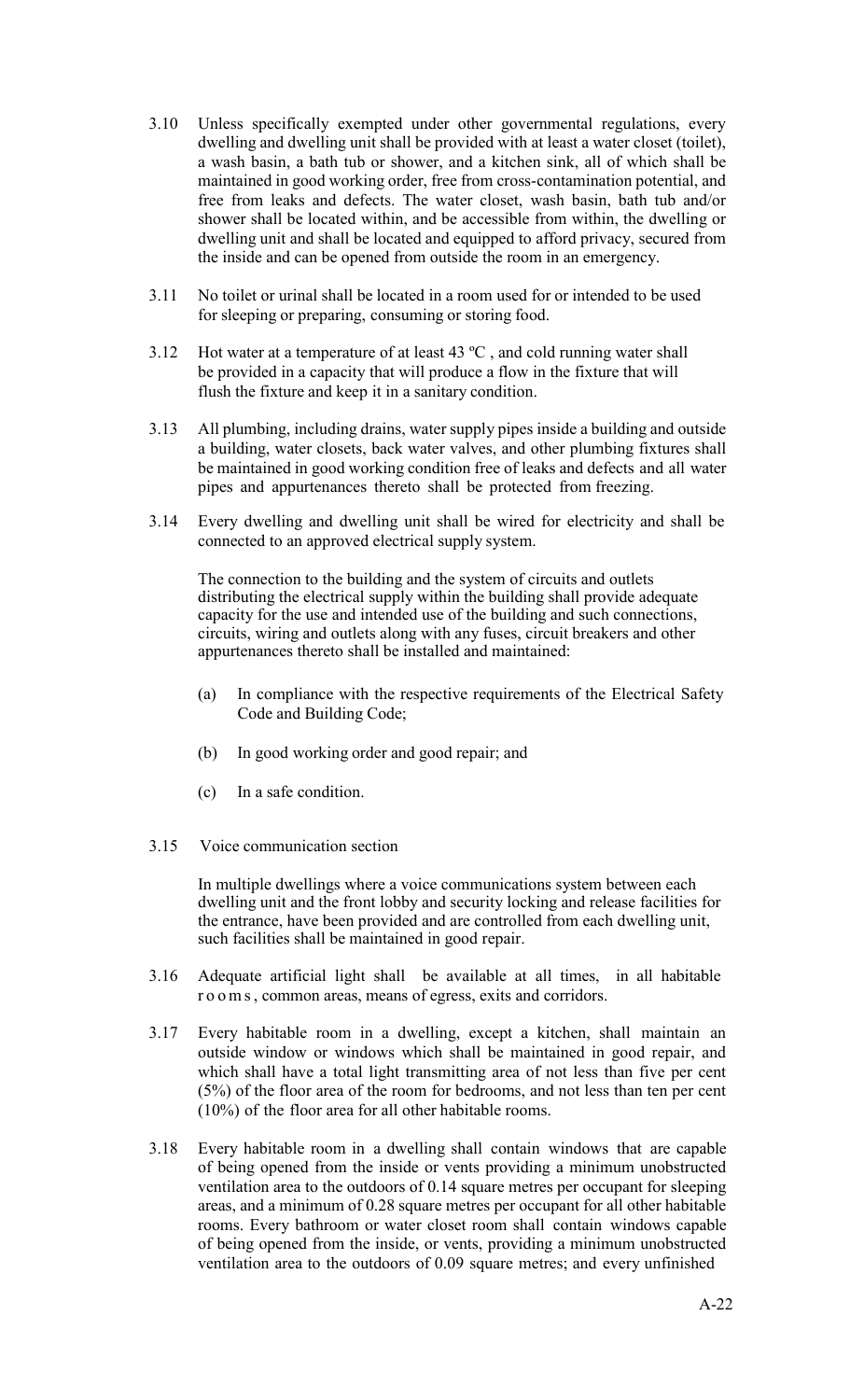basement or cellar area shall contain said windows or vents providing a minimum unobstructed ventilation area to the outdoors equal to 0.2 per cent (0.2%) of the floor area.

- 3.19 In lieu of the natural ventilation required by section 3.18, acceptable mechanical ventilation directly to the exterior shall be permissible. The system shall be capable of providing at least one (1) air change per hour for the room being served.
- 3.20 Every window in a leased dwelling unit that is located above the first storey of a multiple dwelling shall be equipped with an approved guard or a safety mechanism that would prevent any part of the window from opening greater than would permit the passage of a 100 mm diameter sphere. Such safety devices shall offer protection to the height of at least 1.07 m above the floor but shall not prevent the windows from being fully opened by an adult without the use of tools during an emergency.
- 3.21 In dwellings, every laundry room, garbage room corridor, boiler room, storage garage and all parts of the building used by the tenants in common shall be adequately ventilated, and where a system of mechanical ventilation is used it shall be maintained in good working condition.
- 3.22 The maximum number of persons residing in a dwelling unit shall not exceed one person for each 9 square metres of habitable room floor area.
- 3.23 A room used for sleeping purposes shall have a minimum floor area of 6 square metres and shall not be occupied by more than 1 person for each 4 square metres of floor area thereof.
- 3.24 In a house,
	- (a) Minimum room height shall not be less than 1950mm over the required floor area and in any location that would normally be used as a *means of egress,* or
	- (b) Minimum room height shall not be less than 2010mm over at least 50% for the required floor area, provided that the floor having a clear height of less than 1400mm shall not be considered in computing the required floor area.
- 3.25 No basement or cellar or portion thereof shall be used as a dwelling unit or habitable rooms of a dwelling unit, unless it meets the following requirements:
	- (a) Access to each habitable room shall be gained without passage through a furnace room, boiler room or storage room;
	- (b) In the calculations referred to in Section 3.16 provided that one-half of the total area of such windows is above the top of the window well. Where less than half the light transmitting area of a window is above the top of a window well, only that area of the window above the top of the window well may be counted in the calculations.
	- (c) The minimum required unobstructed ventilation area to the outdoors shall not be limited to the requirements of Section 3.17, if, in the opinion of the Officer, the location of windows that are capable of being opened or vents, providing such ventilation, is such as to create a poorly and inadequately ventilated room.
	- (d) Except where a door on the same level as the bedroom provides direct access to the exterior, every floor level containing a bedroom in a suite shall be provided with:
		- i) At least one window that can be opened from the inside without the use of tools and,
		- ii) At least one window shall, in every bedroom, provide an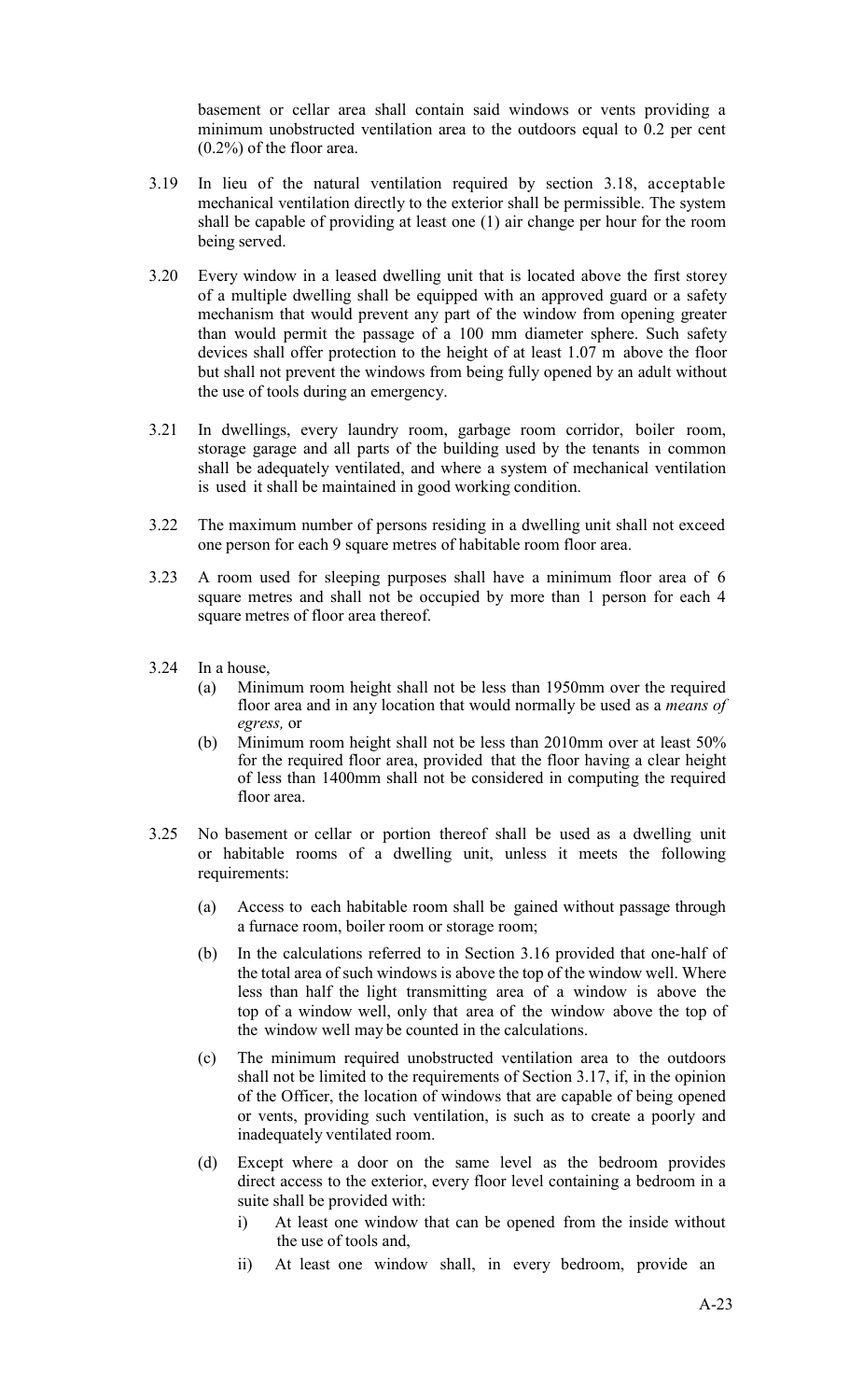unobstructed open portion having a minimum area of .35 m2 w i t h no dimension less than 380 mm.

- (e) Each habitable room shall be separated from service rooms by a suitable fire separation in compliance with Ontario Building Code Regulations.
- 3.26 Every dwelling unit shall be equipped with an approved smoke alarm(s) conforming to the current edition of the OBC regulations that shall be:
	- (a) installed on every floor level in proximity of bedrooms and in conformance with the manufacturers' instructions or recommendations for installation;
	- (b) clearly audible within sleeping areas even though the doors to the sleeping areas may be closed;
	- (c) either wired directly into the electrical system without a disconnect switch, or be battery powered. Sufficient additional replacement batteries shall be maintained nearby at all times as replacements for the smoke alarm, should it be battery powered so that at any given time such smoke alarm may have its battery or batteries replaced as warranted in order to keep it fully operational; and
	- (d) continuously operating, except during periods of unavoidable electrical power interruption or battery replacement, as the case may be.
- 3.27 Every dwelling unit that has fuel burning appliances, solid fuel burning appliances, or is attached to a storage garage, shall be equipped with a carbon monoxide detector conforming with the most current edition of CAN/CSA and US UL Standard as listed in the current Ontario Building Code regulations and shall be:
	- (a) installed in conformance with Sentence (c) where a solid fuel-fired combustion appliance exists;
	- (b) installed on or near the ceiling in each room in which there is installed a solid fuel-burning appliance;
	- (c) permanently connected to an electrical circuit, and
		- i) shall have no disconnect switch between the over-current device and the carbon monoxide detector where practical;
		- ii) be wired so that its activation will activate all carbon monoxide detectors within the suite, where located within a suite of residential occupancy,
		- iii) be equipped with an alarm that is audible within bedrooms when the intervening doors are closed, where located adjacent to a sleeping area, and,
	- (d) plug-in types of detectors plugged into a duplex receptacle near the floor level are acceptable in locations where there may be a hardship complying with (a) (b) and (c) outlined above.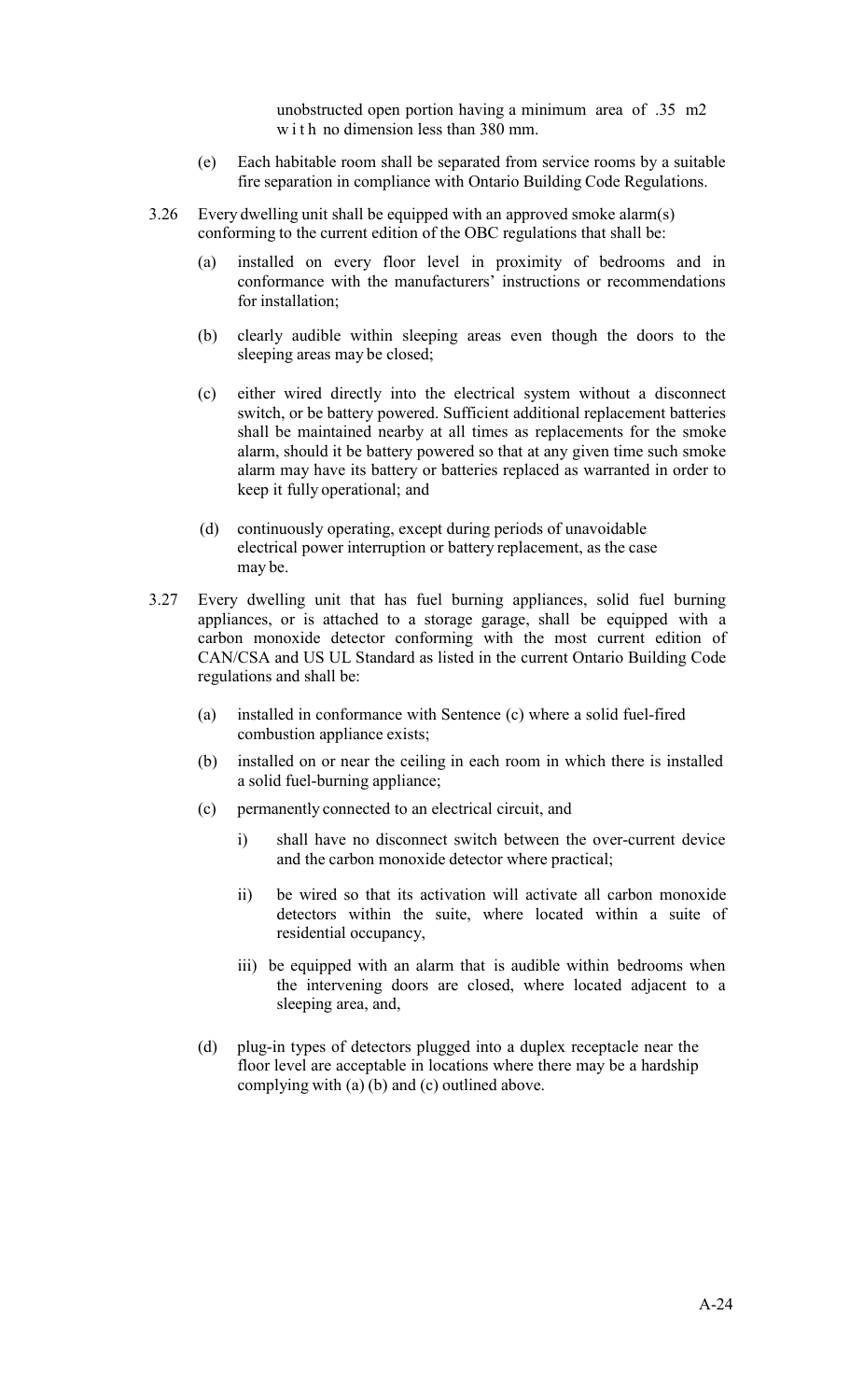# **PART 4:**

# **ADDITIONAL REQUIREMENTS FOR VACANT BUILDINGS**

# **4.1 GENERAL**

- 4.1.1 In addition to the minimum standards for the maintenance and occupancy of property set out elsewhere in this bylaw, the owner of a *vacant building*, shall:
	- (a) ensure that all utilities serving the building, which are not required for safety or security are properly disconnected or otherwise secured, to prevent damage to the building or adjoining property.
	- (b) Ensure that the property is kept free of rodents, vermin and other harmful pests and any conditions that would allow such pests to harbour in or about the building; and,

# **4.2 ADDITIONAL REQUIREMENTS FOR VACANT NON RESIDENTIAL BUILDINGS**

4.2.1 The owner of every non residential vacant building shall keep the property free of conditions that promote the infestation of birds.

# **4.3 ADDITIONAL REQUIREMENTS FOR VACANT RESIDENTIAL BUILDINGS**

- 4.3.1 Despite any other provision of this bylaw, where in the opinion of the Officer a vacant residential property can be repaired, the building shall be repaired:
	- (a) As soon as is possible in a manner consistent with other parts of this bylaw; and,
	- (b) Maintained in a manner so as not to become, in the opinion of the Officer, a public nuisance.

## **4.4 CLEARING AND LEVELING OF VACANT RESIDENTIAL BUILDINGS**

Despite any other provision of this bylaw an Officer may issue an order directing the owner to demolish a derelict or vacant residential building.

## **4.5 CLEARING AND LEVELING OF VACANT NON-RESIDENTIAL BUILDINGS**

Despite any other provision of this bylaw an Officer may issue an order directing the owner to demolish a derelict or vacant non-residential building.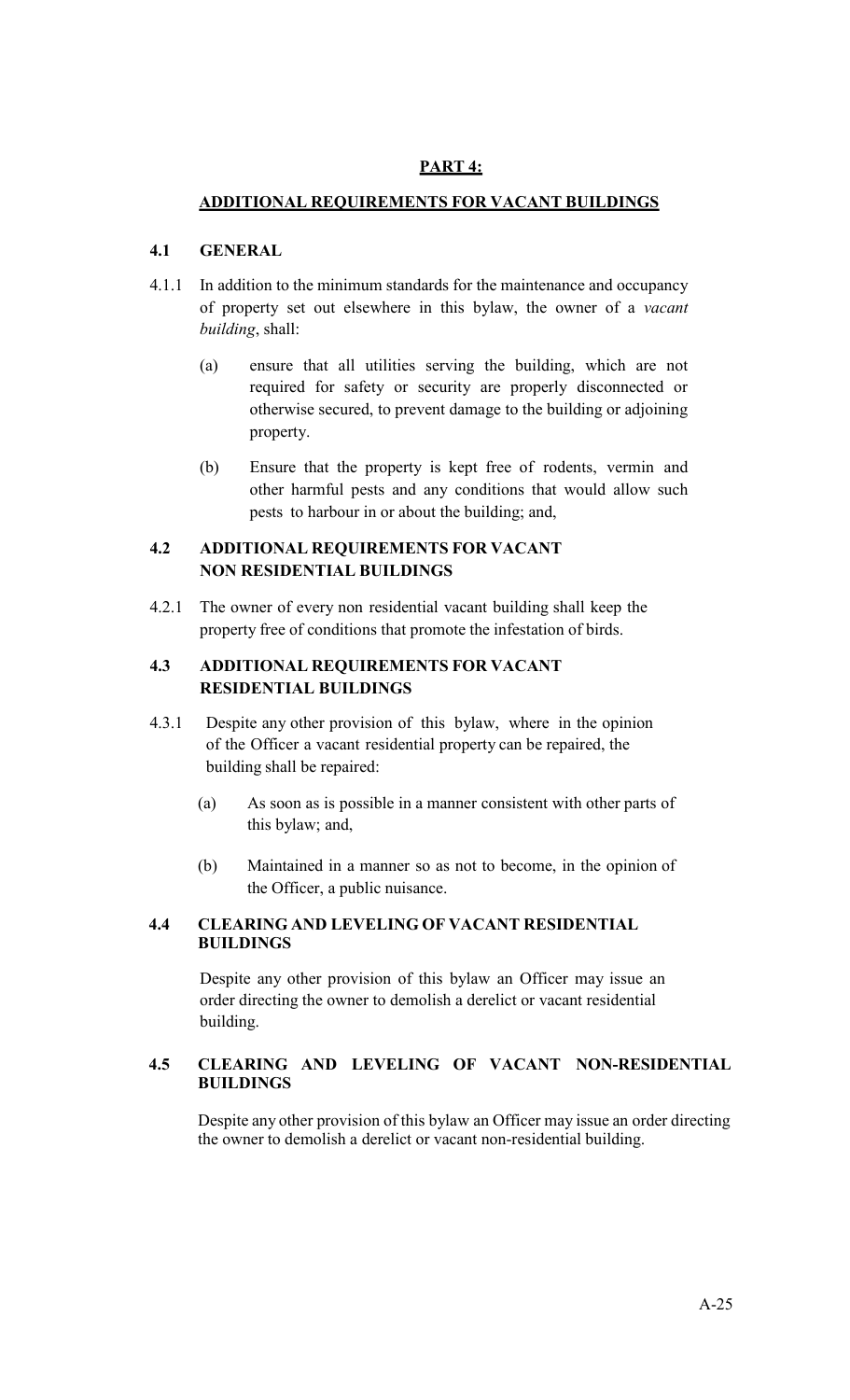# **PART 5:**

# **SUPPLEMENTARY STANDARDS FOR HERITAGE PROPERTIES**

### **5.1 GENERAL**

- 5.1.1 In addition to the minimum standards for the maintenance and occupancy of property set out elsewhere in this bylaw, the owner of a Part IV Heritage Property shall:
	- (a) Maintain, preserve and protect the attributes of the Part IV Heritage Property so as to maintain its heritage character as well as its visual and structural heritage integrity;
	- (b) Maintain the Part IV Heritage Property in a manner that will ensure the protection and preservation of its heritage values and attributes; and,
	- (c) Obtain a heritage permit from Council or where applicable Council's designate prior to performing work or causing work to be performed under this section of the bylaw.

# **5.2 REPAIR OF HERITAGE ATTRIBUTES**

- 5.2.1 Despite any other provision of this bylaw, where a heritage attribute of a Part IV Heritage Property can be repaired, the heritage attribute shall be repaired:
	- (a) In such a manner that minimizes damage to the heritage values and attributes and maintains the design, colour, texture, grain or other distinctive features of the heritage attribute;
	- (b) Using the same types of material as the original and in keeping with the design, colour, texture, grain or other distinctive features of the original; and,
	- (c) Where the same types of materials as the original are no longer available, alternative types of material that replicate the design, colour, texture, grain or other distinctive features and appearance of the original material may be used if approved by Council or where applicable their designate.

## **5.3 REPLACEMENT OF HERITAGE ATTRIBUTES**

- 5.3.1 Despite any other provision in this bylaw, where a heritage attribute of a Part IV or V Heritage Property cannot be repaired, the heritage attribute shall be replaced:
	- (a) In such a manner as to replace the design, colour, texture, grain or other distinctive features and appearances of the heritage attribute, using the same types of materials as the original; and,
	- (b) Where the same of materials as the original are no longer available, alternative types of materials that replicate the design, colour, texture, grain or other distinctive features of the original materials may be used.